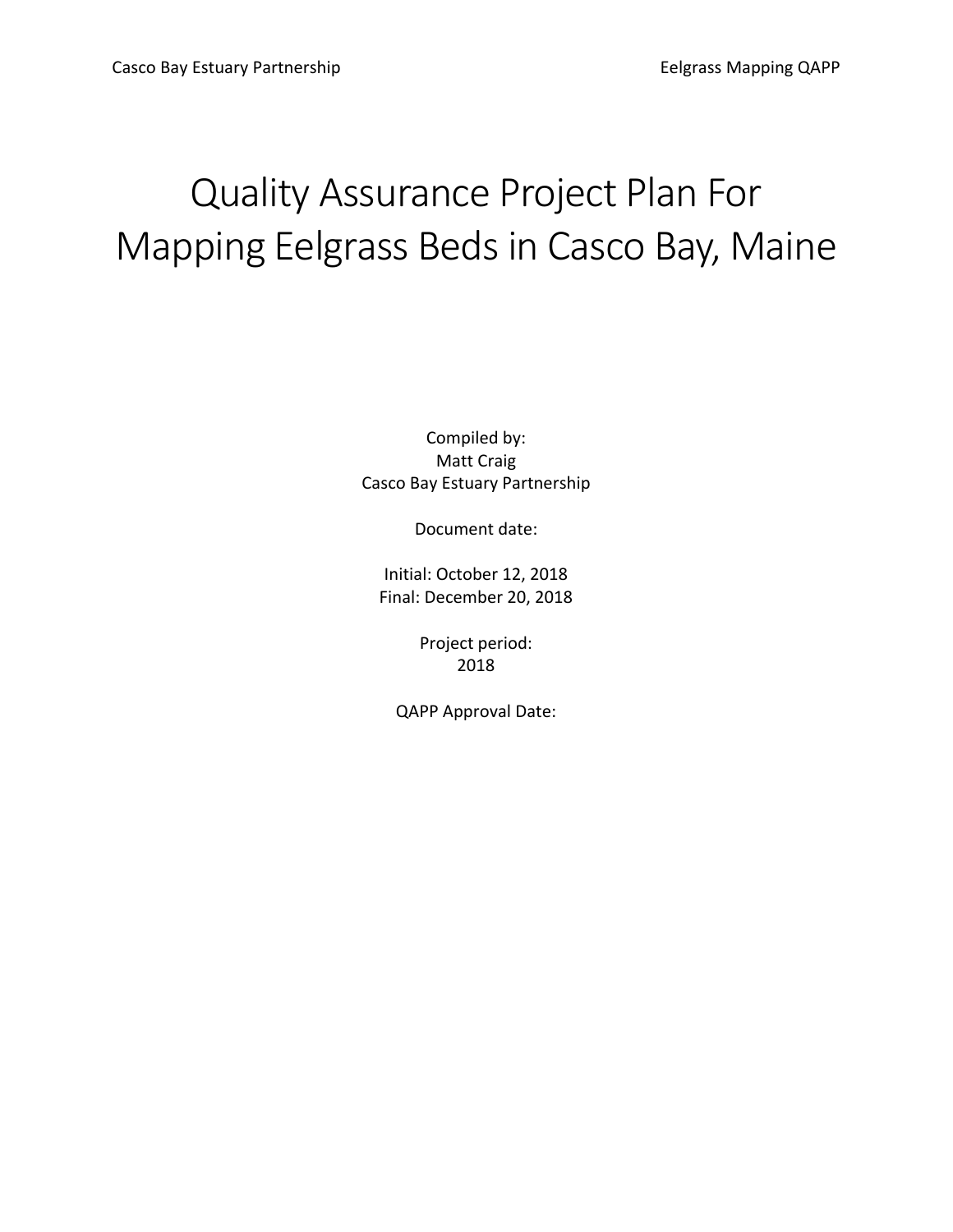Casco Bay Estuary Partnership

#### Title

Quality Assurance Project Plan for Mapping Eelgrass Beds in Casco Bay

Contacts and approvals:

| <b>Project Role</b>    | Organization                                          | <b>Signature &amp; Date</b> |
|------------------------|-------------------------------------------------------|-----------------------------|
| Project<br>Manager     | Maine Dept. of<br>Environmental<br>Protection         | ash Brenn 12/19             |
| Project Officer        | <b>U.S. Environmental</b><br><b>Protection Agency</b> | Hankens / beliman 28/19     |
| <b>Project Advisor</b> | Casco Bay Estuary<br>Partnership                      | C RU<br>12/26/18            |
| QAPP<br>Preparation    | <b>Casco Bay Estuary</b><br>Partnership               | $12  z_0 $ 18<br>Mouthen    |
|                        |                                                       |                             |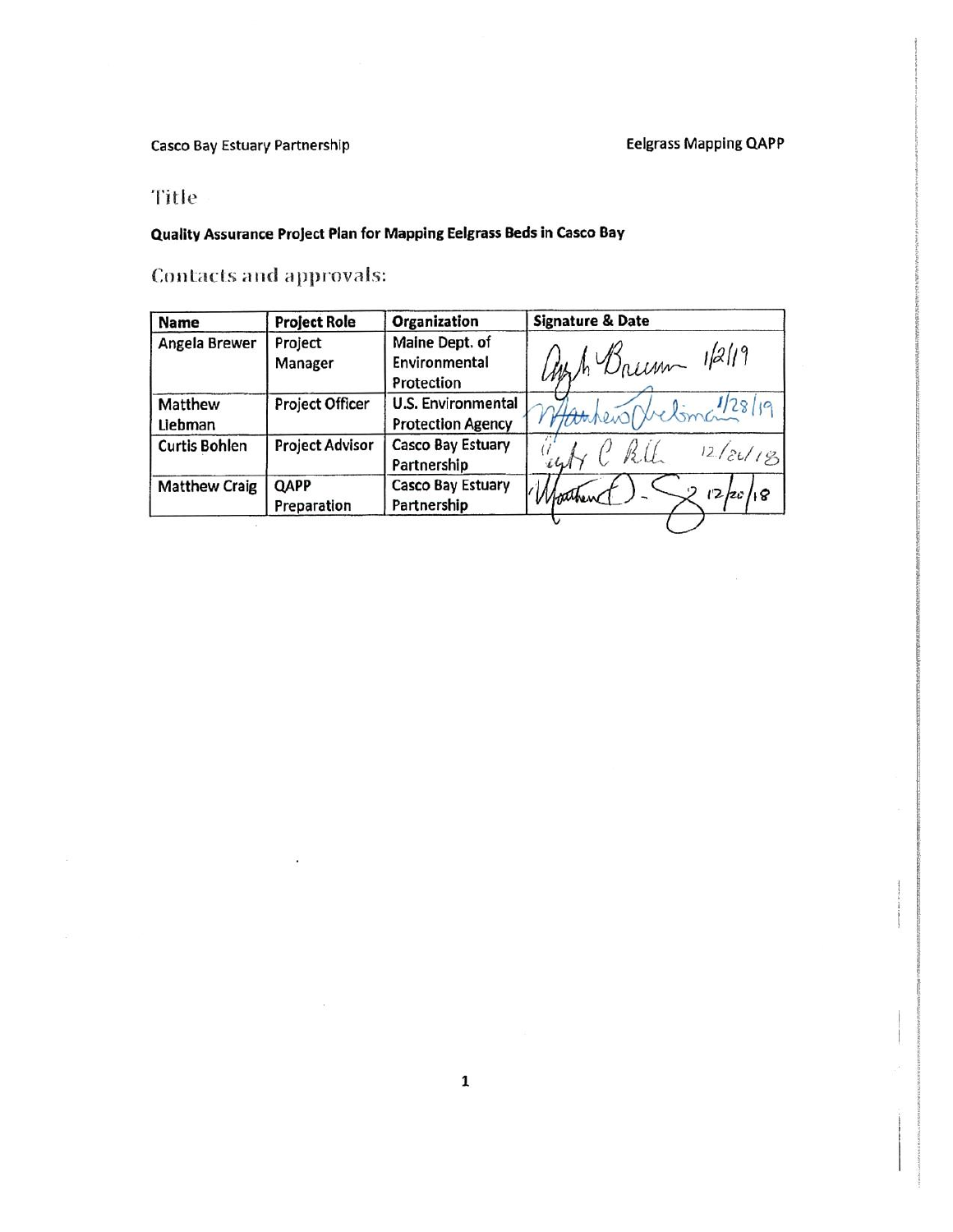# **Table of Contents**

| 1            |                                                                                                                       |  |  |
|--------------|-----------------------------------------------------------------------------------------------------------------------|--|--|
|              | 1.1<br>1.2<br>1.3<br>1.4<br>1.4.1<br>1.5<br>1.5.1<br>1.5.2<br>1.6                                                     |  |  |
|              | 1.7                                                                                                                   |  |  |
| $\mathbf{2}$ |                                                                                                                       |  |  |
|              | 2.1<br>2.1.1<br>2.1.2<br>2.1.3<br>2.2<br>2.3<br>2.4<br>2.5<br>2.6<br>2.6.1<br>2.6.2<br>2.6.3<br>2.6.4<br>2.6.5<br>2.7 |  |  |
| 3            |                                                                                                                       |  |  |
| 4            | 3.1<br>3.2                                                                                                            |  |  |
| 5            | 4.1<br>4.2<br>4.3                                                                                                     |  |  |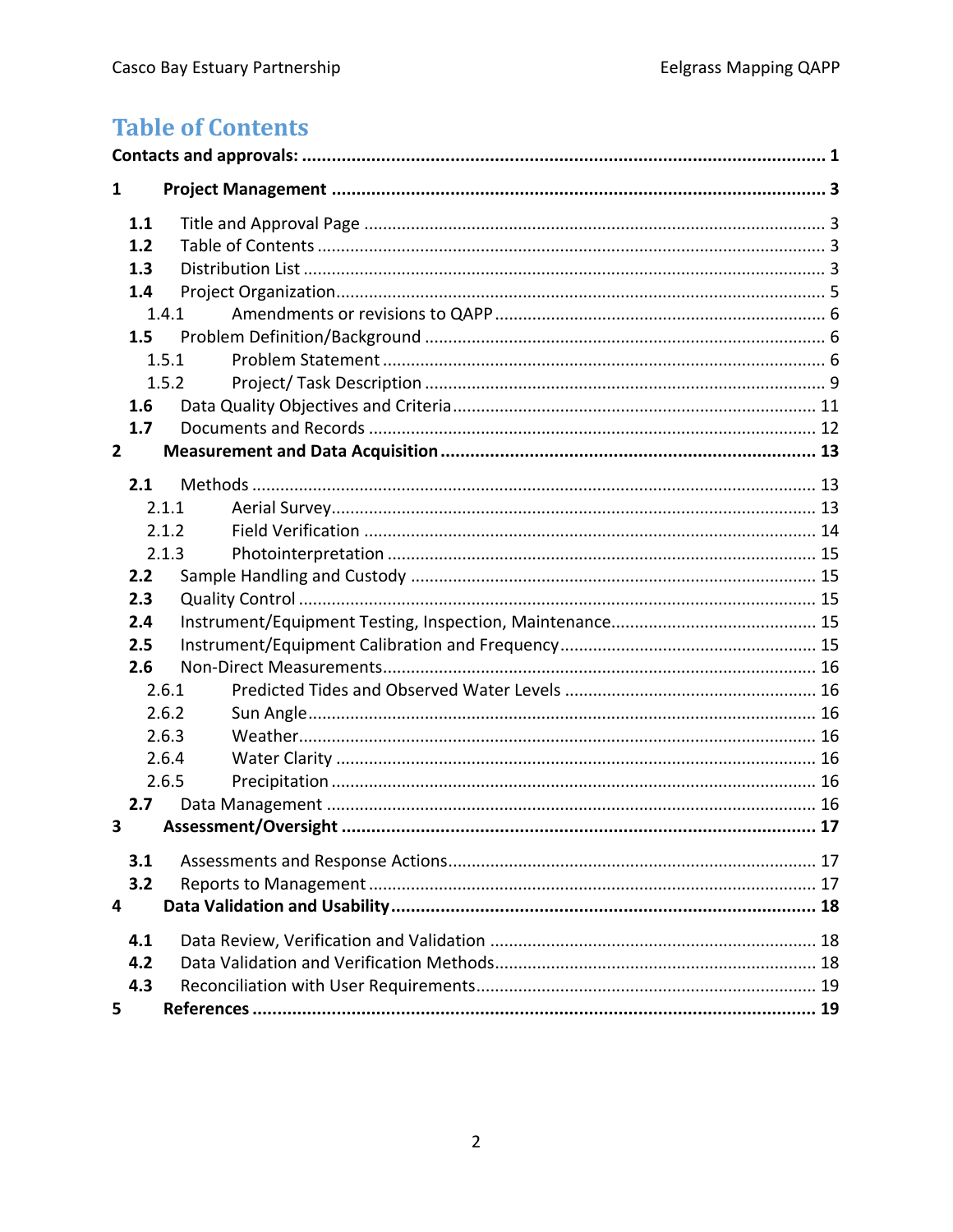# 1 **Project Management**

1.1 Title and Approval Page

See page 1.

#### 1.2 Table of Contents

See pages 2 ‐ 3.

## 1.3 Distribution List

*Table 1. QAPP distribution list.*

| <b>Name</b>   | Organization                  | <b>Project Role</b> | Email address & telephone number        |
|---------------|-------------------------------|---------------------|-----------------------------------------|
| Seth          | Independent                   | Aerial              | seth.l.barker@gmail.com; 207-633-3735   |
| <b>Barker</b> | contractor                    | Survey              |                                         |
|               |                               | Coordinator         |                                         |
| Jeremy        | The Nature                    | Funder              | jbell@tnc.org; 207-385-7559             |
| Bell          | Conservancy                   |                     |                                         |
| Curtis        | Casco Bay Estuary             | Funder              | Curtis.Bohlen@maine.edu; 207-780-4820   |
| <b>Bohlen</b> | Partnership                   |                     |                                         |
| Angela        | Maine Dept. of                | Project             | Angela.D.Brewer@maine.gov; 207-592-2352 |
| <b>Brewer</b> | Environmental                 | Manager             |                                         |
|               | Protection                    |                     |                                         |
| <b>Nora</b>   | U.S.                          | Quality             | Conlon.Nora@epa.gov; 617-918-8335       |
| Conlon        | Environmental                 | Assurance           |                                         |
|               | <b>Protection Agency</b>      | Officer             |                                         |
| Matthew       | Casco Bay Estuary             | QAPP                | Matthew.Craig@maine.edu; 207-228-8359   |
| Craig         | Partnership                   | preparation         |                                         |
| John Noll     | Maine Dept. of                | Funder              | john.noll@maine.gov, 207-287-4919       |
|               | Agriculture,                  |                     |                                         |
|               | Conservation &                |                     |                                         |
|               | Forestry                      |                     |                                         |
| John          | Geomni                        | Aerial              | JLDwyer@verisk.com; 207-827-5979        |
| Dwyer         |                               | Imagery             |                                         |
|               |                               | Contractor          |                                         |
| Matthew       | U.S.                          | Project             | liebman.matt@epa.gov; 617-918-1806      |
| Liebman       | Environmental                 | Officer             |                                         |
|               | <b>Protection Agency</b>      |                     |                                         |
| Claire        | Cornerstone                   | Aerial              | ckiedrowski@cornerstoneengeryinc.com;   |
| Kiedrowski    | <b>Energy Services,</b>       | Imagery             | 207-942-5200                            |
|               | Inc.                          | Contractor          |                                         |
| Amanda        | Maine Dept. of                | Funder              | Amanda.F.Shearin@maine.gov; 207-287-    |
| Shearin       | <b>Inland Fisheries &amp;</b> |                     | 5260                                    |
|               | Wildlife                      |                     |                                         |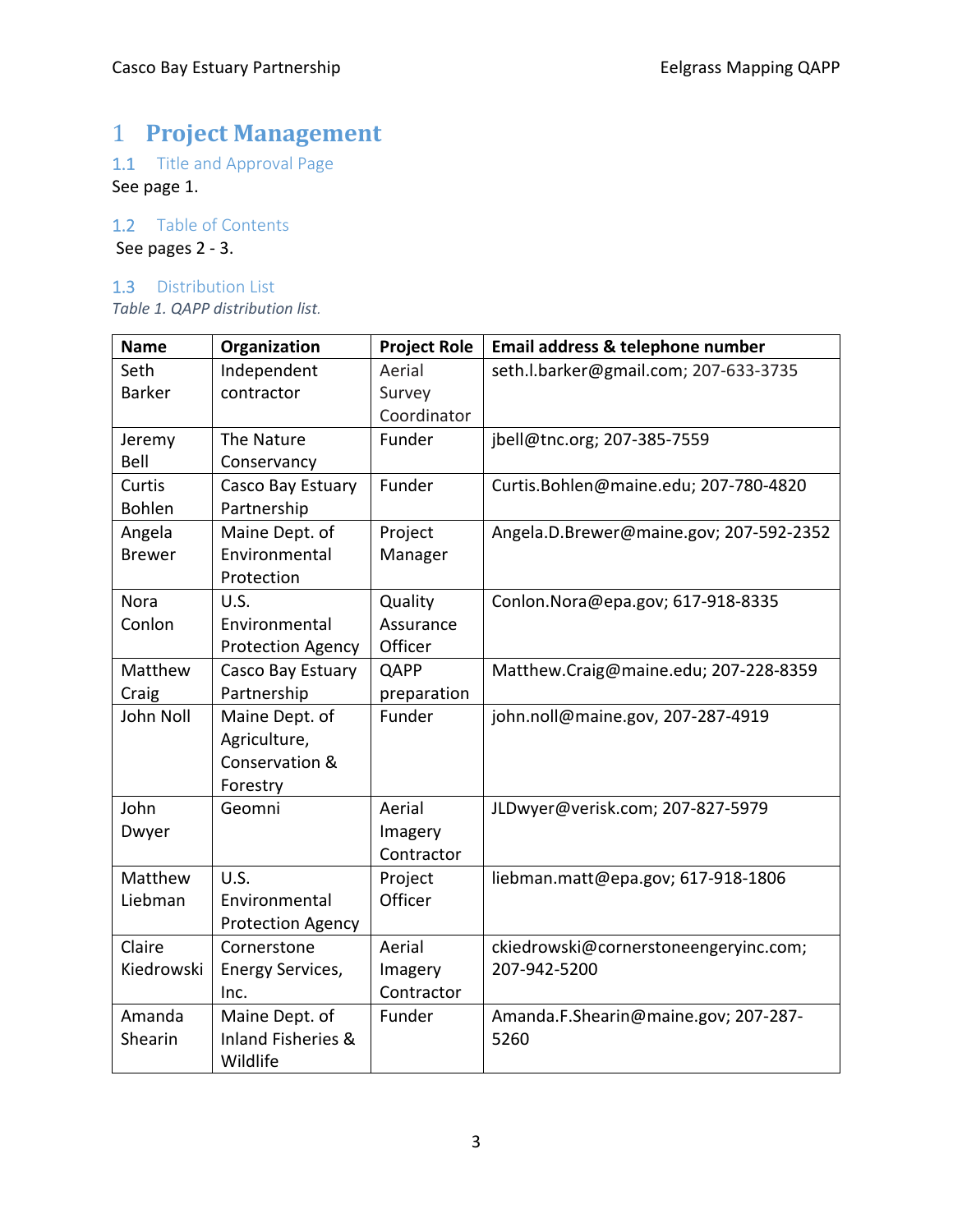| Table 2. List of Acronyms & Abbreviations |  |
|-------------------------------------------|--|
|-------------------------------------------|--|

| <b>Abbreviation</b> | <b>Meaning</b>                                           |
|---------------------|----------------------------------------------------------|
| APP                 | Appendix                                                 |
| <b>CBEP</b>         | Casco Bay Estuary Partnership                            |
| <b>CCAP</b>         | Coastal Change Analysis Program (NOAA)                   |
| <b>CCMP</b>         | Comprehensive Conservation and Management Plan           |
| <b>DMC</b>          | <b>Digital Mapping Camera</b>                            |
| EPA                 | U.S. Environmental Protection Agency                     |
| GeoTIFF             | Georeferenced Tagged Image File Format                   |
| <b>GIS</b>          | Geographic Information System                            |
| <b>GPS</b>          | <b>Global Positioning System</b>                         |
| <b>GRTS</b>         | Generalized Random Tessellation Stratified Sample        |
| GSD                 | <b>Ground Sample Distance</b>                            |
| <b>IMU</b>          | <b>Inertial Measurement Unit</b>                         |
| <b>MDACF</b>        | Maine Department of Agriculture, Conservation & Forestry |
| <b>MDEP</b>         | Maine Department of Environmental Protection             |
| <b>MDMR</b>         | Maine Department of Marine Resources                     |
| <b>MIFW</b>         | Maine Department of Inland Fisheries and Wildlife        |
| <b>MEGIS</b>        | Maine Office of GIS                                      |
| <b>MLLW</b>         | <b>Mean Lower Low Water</b>                              |
| <b>MMU</b>          | Minimum Mapping Unit                                     |
| <b>NEP</b>          | <b>National Estuary Program</b>                          |
| <b>NIR</b>          | Near InfraRed                                            |
| <b>NOAA</b>         | National Oceanic and Atmospheric Administration          |
| <b>NSSDA</b>        | National Standard for Spatial Data Accuracy              |
| PDOP                | <b>Position Dilution Of Precision</b>                    |
| QA/QC               | Quality Assurance and Quality Control                    |
| QAPP                | Quality Assurance Project Plan                           |
| <b>RTK GPS</b>      | Real Time Kinematic Global Positioning System            |
| <b>RGB</b>          | Red Green Blue                                           |
| <b>RMSC</b>         | Root Mean Square Error                                   |
| SAP                 | Site Analysis Plan                                       |
| <b>TNC</b>          | The Nature Conservancy in Maine                          |
| <b>USM</b>          | University of Southern Maine                             |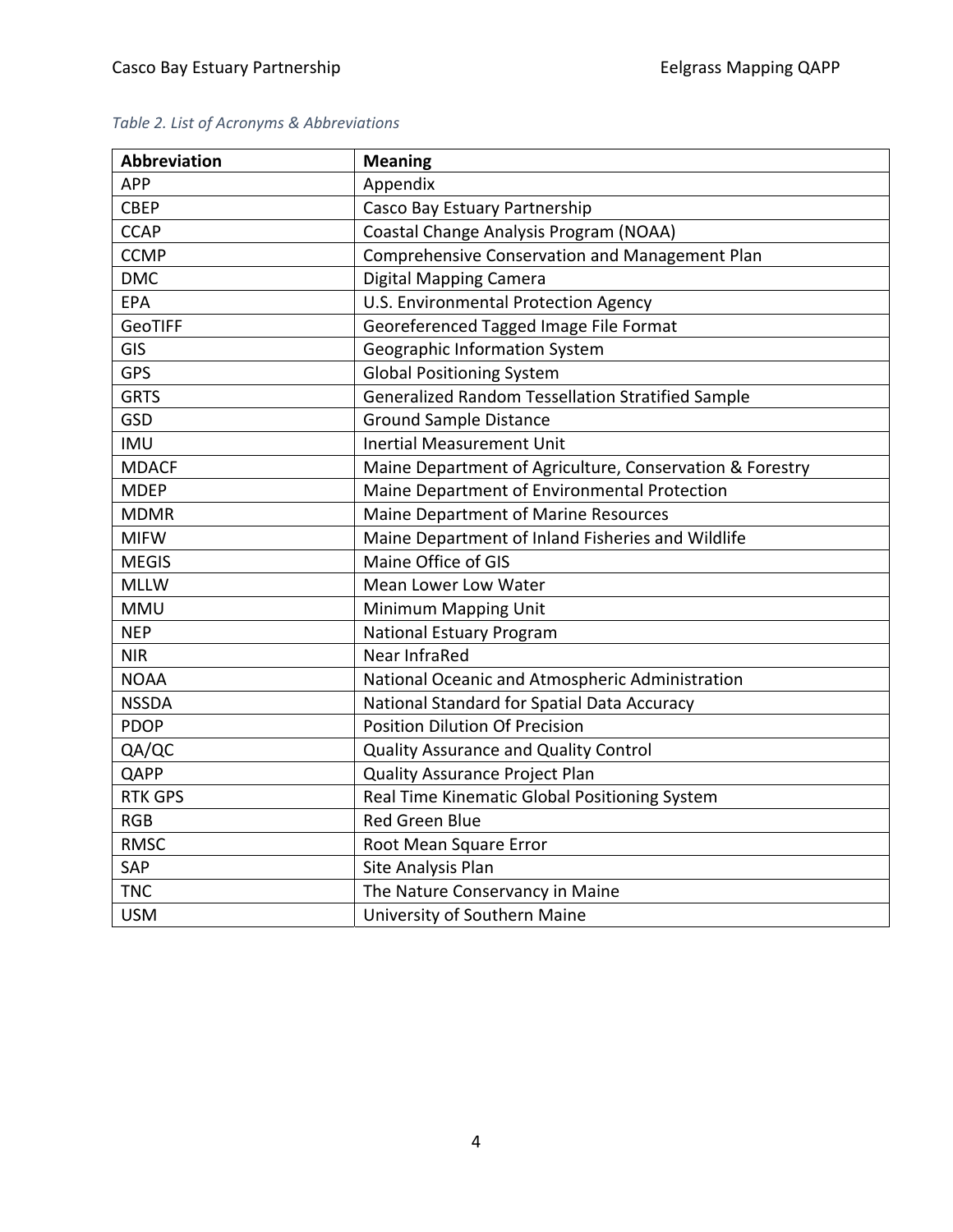## 1.4 Project Organization

The project will be directed by Maine DEP with technical assistance from contractors and CBEP. Funding for the project will be provided by Maine DEP, CBEP, MDACF, TNC, and MIFW. CBEP entered into a Memorandum of Understanding with Maine DEP to complete this effort. The project hasthree components: (1) an aerial survey; (2) photointerpretation of the aerial imagery; and (3) a ground truth survey. DEP will hire contractorsto complete all three components of the project.

The Project Manager will be Angela Brewer of MDEP. The Project Manager will be responsible for managing administrative documents, including the Casco Bay Aerial Imagery Survey RFP, the Aerial Imagery Contractor and the Aerial Survey Coordinator contracts, and signing off on deliverables. MDEP is providing funding toward the project, as well as a vessel, a vessel captain, and other assistance with carrying out the field verification.

The Aerial Imagery Contractor will be Cornerstone Energy Services. Claire Kiedrowski will be responsible for all work tasks for the aerial survey. Cornerstone will subcontract with Geomni, led by John Dwyer. Geomni is a subcontractor to Cornerstone on the project. The Aerial Imagery Contractor will be responsible for acquisition of aerial imagery, orthorectification and QA/QC of imagery, and production of draft and final imagery.

The Aerial Survey Coordinator will be Seth Barker, Independent Contractor. The Aerial Survey Coordinator will be responsible for (A) aerial imagery coordination, including: (1) planning the acquisition of aerial imagery, (2) identification of periods when conditions are optimal for photography, (3) review of aerial imagery deliverables provided by Aerial Imagery Contractor, (4) distribution of imagery to Project Manager; (B) Photointerpretation and GIS, including (1) Mapping of eelgrass distribution, (2) field verification of mapped eelgrass distribution, (3) QA/QC and distribution of GIS files containing eelgrass polygons and percent cover to Project Manager, and (4) composition of a summary project report.

CBEP will prepare the project QAPP, receive and implement edits from reviewers, and circulate the EPA approved version for signatures. CBEP is providing funding toward the project.

Project collaborators MDACF, MIFW, and TNC are providing funding and technical assistance to support the project.

EPA will provide technical assistance through review of the QAPP.

The principal users of the data from this project will be DEP, CBEP, EPA, and the other project collaborators. Imagery and eelgrass cover maps will be publicly available through MEGIS.

This QA Project Plan is for the 2018 bay‐wide eelgrass mapping effort in Casco Bay.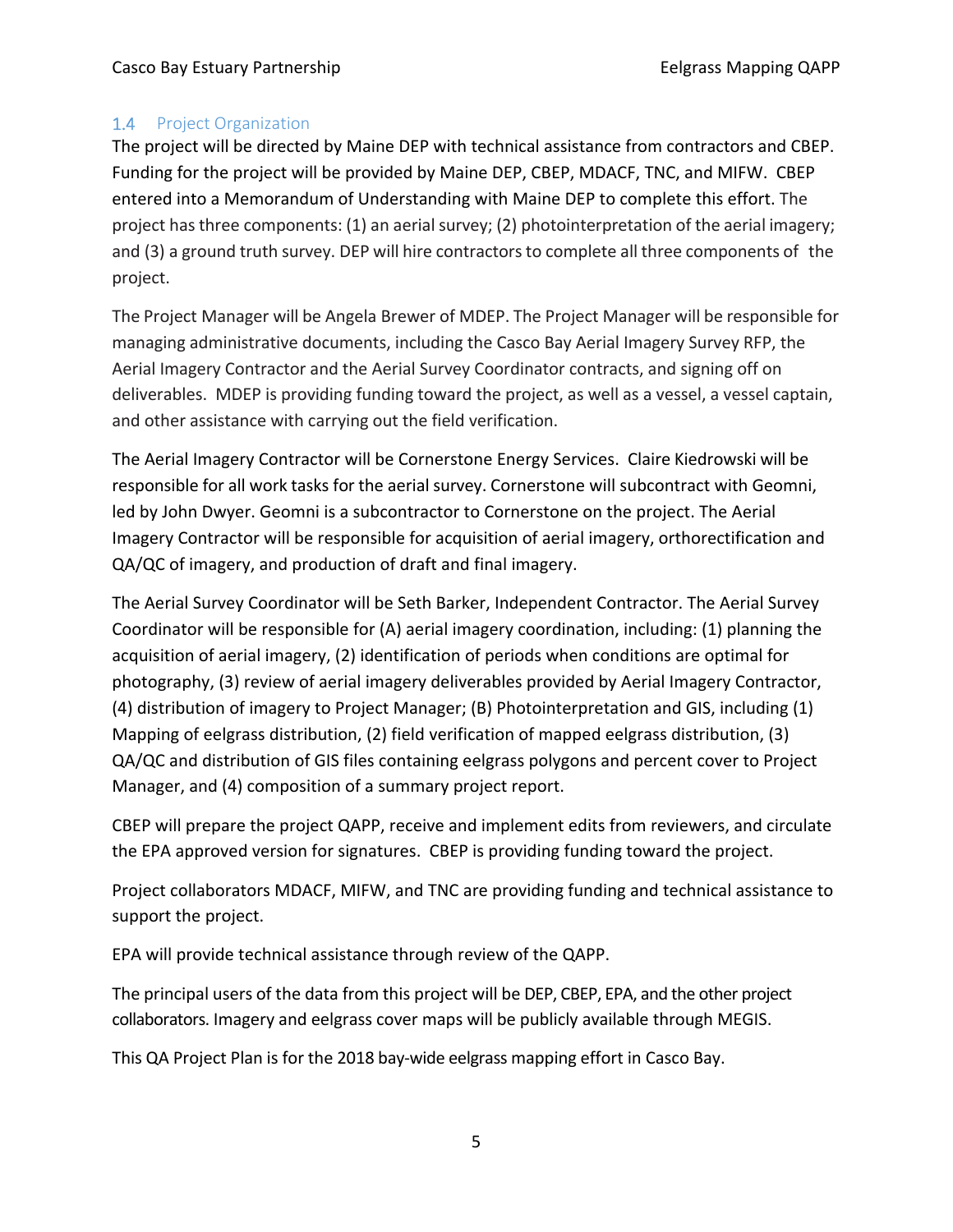

#### *Figure 1. Organization Chart*

## 1.4.1 Amendments or revisions to QAPP

For future eelgrass mapping efforts, amendments or revisions to the QAPP may be required. Revisions may be necessary (1) to reflect changes in project organization, tasks, schedules, objectives, and methods; (2) to add descriptions of additional monitoring methods; (3) to address deficiencies and nonconformance; (4) to improve operational efficiency; and/or (5) to accommodate unique or unanticipated circumstances. Requests for Amendments/Revisions will be made to EPA via email. Any changes that significantly affect the technical and quality objectives of the project will require a revision and re‐approval of the QAPP, and a revised copy will be sent to all persons on the distribution list.

## 1.5 Problem Definition/Background

## 1.5.1 Problem Statement

This Quality Assurance Project Plan (QAPP) covers work by MDEP and project partners to document areal extent and percent cover of eelgrass beds in Casco Bay. For the purpose of this project, Casco Bay is defined as the marine waters to the northwest of Two Lights State Park in Cape Elizabeth to Small Point in Phippsburg (Figure 2).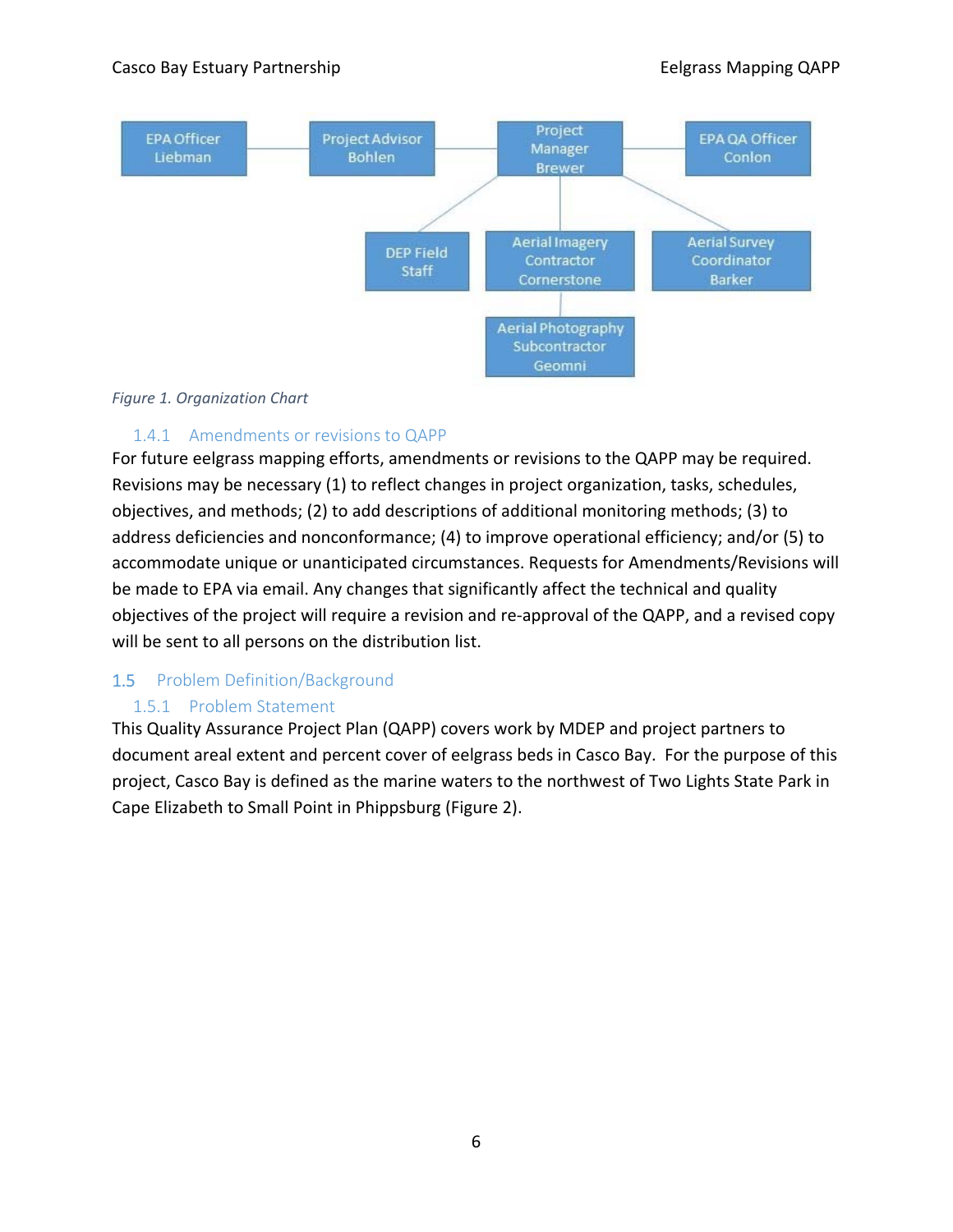

*Figure 2. Study Area for 2018 eelgrass mapping (outlined in red) with preliminary flight lines.*

Eelgrass (*Zostera marina*) forms extensive intertidal and nearshore subtidal meadows in Casco Bay (CBEP 2010, 2015). Eelgrass meadows, or beds, provide critical nursery habitat for larval and juvenile invertebrates and fish, as well as serving as feeding and nesting areas for migratory species of fish and birds. Eelgrass meadows provide water quality benefits through nutrient uptake, sediment stabilization, and buffering of pH in the adjacent water column while storing carbon and attenuating wave and current energy (Neckles 2015 [citing Hendriks *et al.* 2014, Mcleod *et al.* 2011, and Orth *et al.* 2006]). Eelgrass is widely recognized as critical habitat for species of commercial interest at various life stages. Through the State's wildlife action planning process, submerged aquatic vegetation was a habitat assigned to at least 20 of Maine's Species of Greatest Conservation Need.

Casco Bay is a federally‐designated *Estuary of National Significance* under the Clean Water Act, and the Casco Bay Estuary Partnership (CBEP), part of the National Estuary Program, utilizes eelgrass coverage as a state-of-the-system indicator of ecosystem integrity (CBEP 2010, 2015). CBEP's recently updated Comprehensive Conservation and Management Plan (CCMP) focuses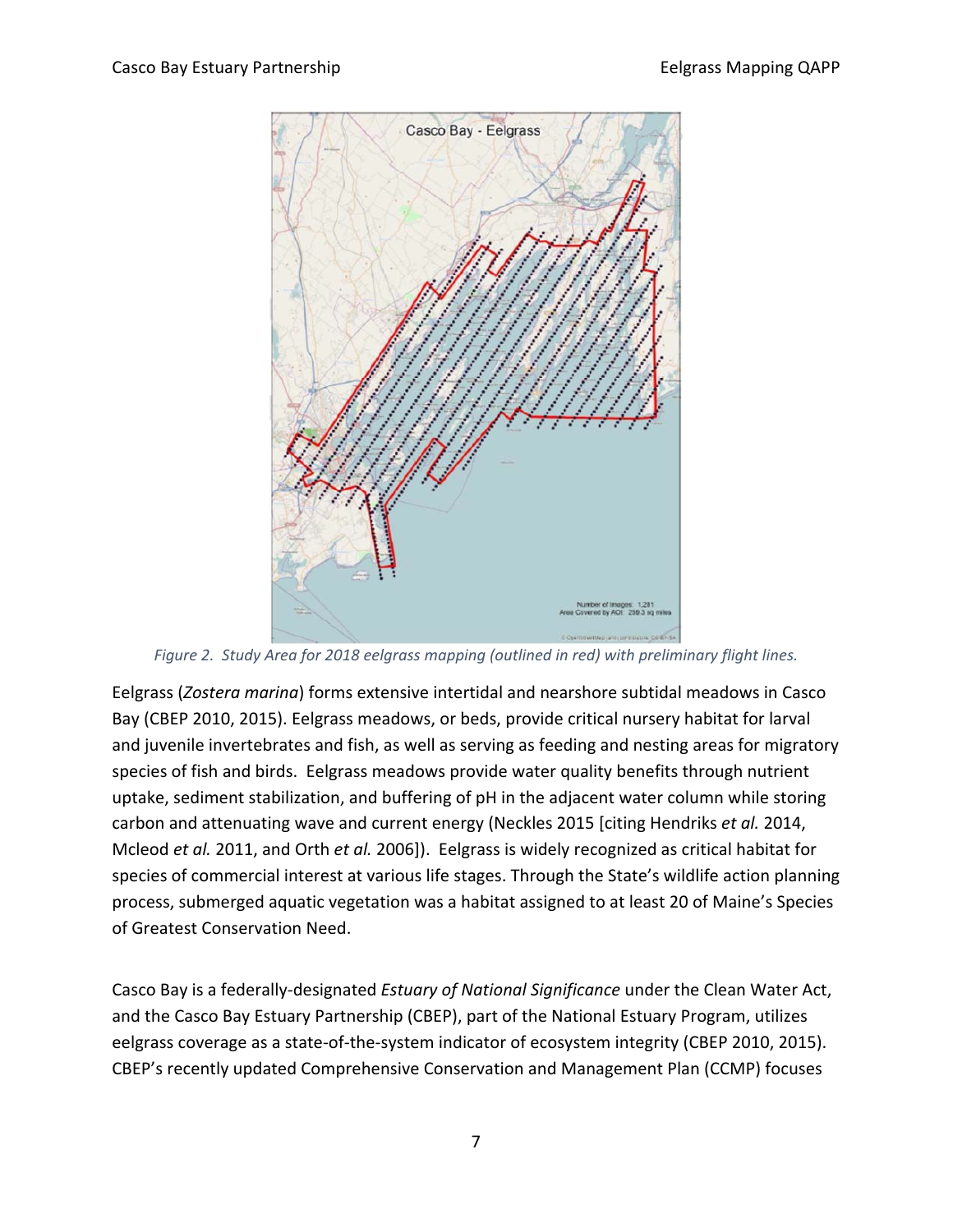on eelgrass meadows as a vital habitat within the Bay's ecosystem, and calls for expanded efforts to monitor and restore eelgrass beds (CBEP 2016).

Legislative mandate directs MDEP to "…prevent, abate and control the pollution of the air, water and land and preserve, improve and prevent diminution of the natural environment of the State" (38 MRS §341‐A). To achieve this mission, the MDEP's Marine Unit implements "…a comprehensive monitoring strategy of estuaries…" (No. 3) and provides "…technical information to committees of the CBEP" (No. 61)(2017 Priorities & Commitments List). Further and as part of the biennial Integrated Water Quality Monitoring and Assessment Report to EPA, the MDEP's Marine Unit must determine attainment status of marine waters of the State based on designated uses established for respective water classifications. Eelgrass is an important indicator of aquatic life use support when considering water quality. Eelgrass is ubiquitous along the Maine coast and knowledge of its presence/absence and vitality is essential to detection of change and possibly, impairment determination. Maine does not have a percent cover or areal extent (change) criterion for eelgrass. However, gains and losses of eelgrass in Casco Bay, where mapping history is somewhat more robust than the remainder of Maine, are informative and serve to focus DEP's attention on locations where water quality contributions to change may be a dominant factor. At a Bay‐wide scale, a significant decline in the areal extent of eelgrass bed cover and/or density is indicative of a degraded resource condition. In New Hampshire and some other New England states, eelgrass declines factor into impairment designation for aquatic life use in marine waters, but this is not currently the case in Maine.

Aerial surveys of the Casco Bay shoreline were conducted near low tide by the Maine Department of Marine Resources (MDMR) in June through September of 1993‐1994 and 2001‐ 2002 at a scale of 1:12,000, based on the National Oceanic and Atmospheric Administration Coastal Change Analysis Program protocols (C‐CAP) (NOAA 1995; 2001). A higher resolution, low tide aerial survey of Casco Bay was completed during August 2013, and produced 4‐band digital orthoimagery at 0.15‐meter pixel resolution.All three surveys produced georectified imagery in seamless mosaics, with a state employee or independent contractor completing eelgrass groundtruthing and production of GIS polygons and associated percent cover estimates on a four category scale as applied to eelgrass by Orth *et al.* (1991), where 1 = 0‐10% cover (very sparse),  $2 = 10-40\%$  cover (sparse),  $3 = 40-70\%$  cover (moderate), and  $4 = 70-100\%$ cover (dense). Final cover classes are assigned to each individual eelgrass bed based on interpretation of the final imagery. The seamless mosaic is used for the interpretation of cover for each contiguous eelgrass bed.

A new round of eelgrass mapping is needed to assess current eelgrass distribution, bed size, and percent cover. Eelgrass distribution and percent cover are critical to State and Federal resource agencies for effective protection of eelgrass resources, particularly related to aquatic life use assessments and permitting. The updated eelgrass coverage files will also support

8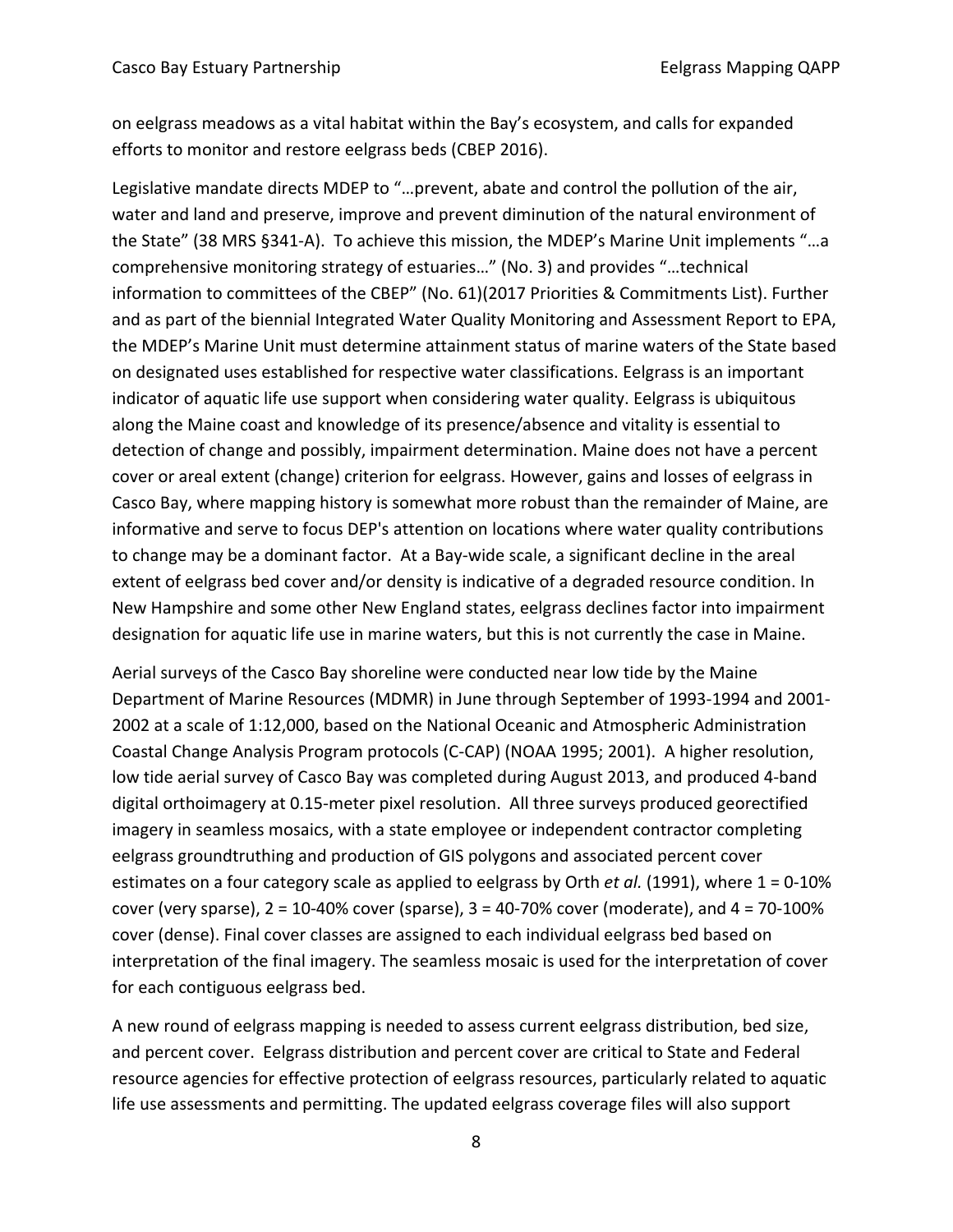higher resolution, smaller scale monitoring efforts aimed at assessing the impact of stressors such as invasive species, disease, and nutrient enrichment at a subset of local eelgrass beds, providing an 'early warning' of emerging threats to eelgrass health at a bay‐wide scale.

CBEP will utilize the resulting data in numerous ways, including updating the status of eelgrass beds an indicator of 'ecosystem health' in the 2020 State of the Bay report. The results will also be particularly important in informing future strategies and actions of the *ad hoc* committee, the Casco Bay Eelgrass Consortium, with regard to eelgrass management, monitoring, and research needs. Maps of eelgrass will be used by MDEP and CBEP to evaluate trends in eelgrass population over time and to inform other resource management decisions, such as permitting.

Note: This QAPP expands and updates well established protocols that have been previously described by Barker (2015) and MDEP (2018) for mapping eelgrass in Casco Bay. Others have used similar methods, including the Piscataqua Region Estuaries Partnership for mapping eelgrass in the Great Bay region of New Hampshire in 2013 and 2018. The relative similarity of methodologies over multiple rounds of eelgrass mapping in both Casco Bay and Great Bay allows for direct use of previously developed content. Some sections of this QAPP directly utilize text from the PREP QAPP, *Great Bay Estuary Submerged Aquatic Vegetation (SAV) Monitoring Program for 2018: Quality Assurance Project Plan* (Matso *et. al.* 2018), as well as Barker 2015 and MDEP 2018.

## 1.5.2 Project/ Task Description

The core tasks for eelgrass mapping are as follows. A generalized timeline is provided below, with the understanding that contractors and contract language dictate scheduling details, and completion of Tasks 4 – 9 depends on date of imagery acquisition.

- 1. Hire contractors the Project Manager will select an Aerial Survey Coordinator and an Aerial Imagery Contractor via State of Maine competitive bid process to complete the aerial survey, field verification, photointerpretation, and reporting tasks. December – February.
- 2. Prepare Quality Assurance Project Plan CBEP will prepare a QAPP for mapping eelgrass in conjunction with MDEP and with approval from EPA. March – May.
- 3. Collect aerial imagery Two days are typically needed to acquire imagery. The Aerial Survey Coordinator will work with the Aerial Imagery Contractor to plan and conduct flights for acquiring aerial imagery of Casco Bay between June and September 2018, preferably on sequential days in June, July, or August, within two hours of low spring tides (Table 3). In addition to negative low tides, ideal conditions include early‐mid morning, low sun angle (25‐50°), low wind velocity (<10 mph), and low cloud cover (<10%). The survey should not occur following a rain event or during a phytoplankton bloom in order to minimize water column turbidity. June – September.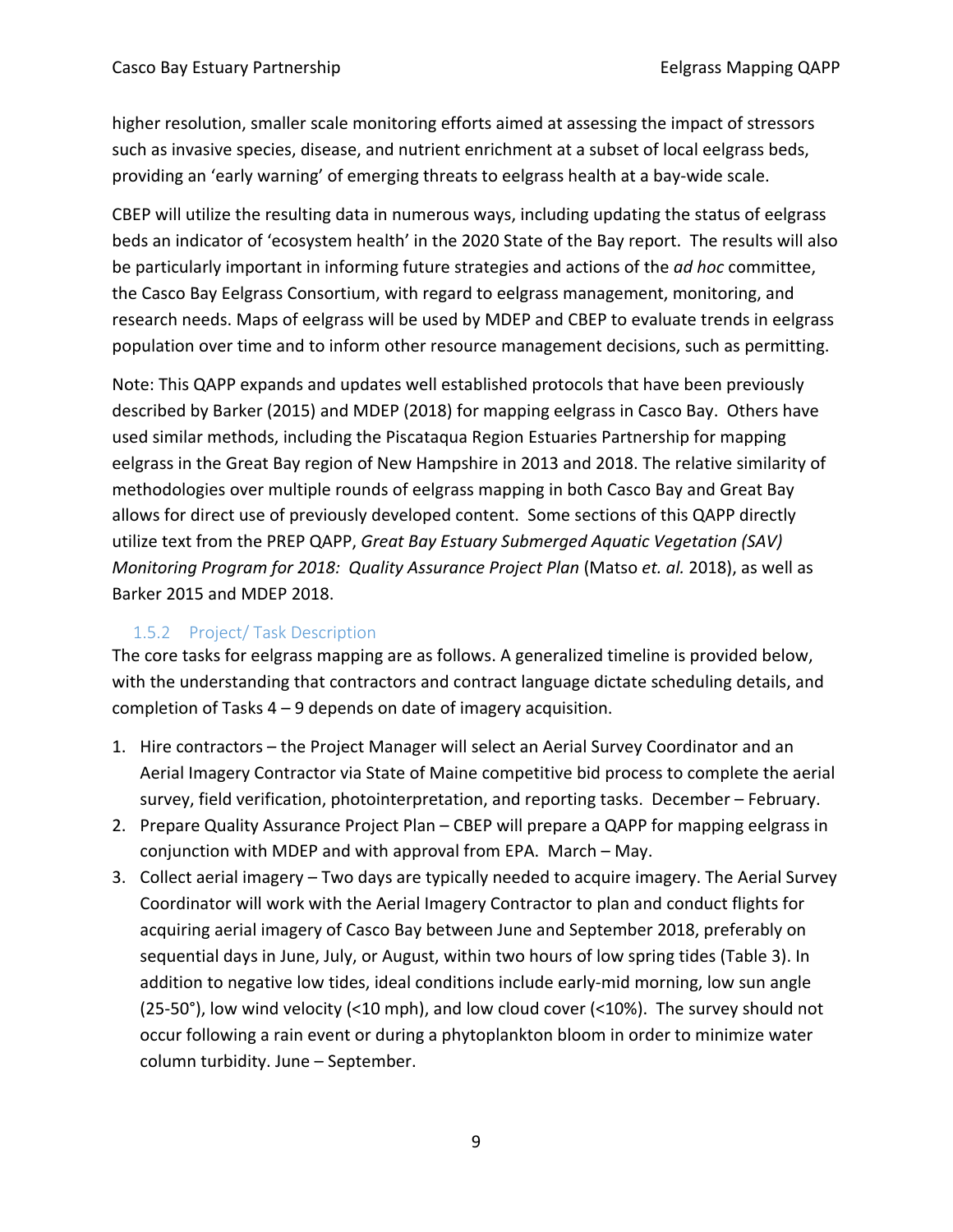- 4. Orthorectification, Mosaicking, and Tiling The Aerial Imagery Contractor will refine aerial imagery to ensure presentation of draft imagery to the Aerial Survey Coordinator. Imagery will be orthorectified using specialized software. Imagery will then be mosaicked into a seamless database using OrthoVista software. Once imagery is color corrected and mosaicked, imagery will be tiled in a layout suitable for MDEP. Georeferenced mosaic images will be in GeoTIFF format. June – September, following Task 3.
- 5. Photointerpret aerial imagery The Aerial Survey Coordinator will review the draft aerial imagery and, based on best professional judgement, prepare preliminary maps of eelgrass beds based on Barker 2015. Quality control measures described in this document are the responsibility of the Aerial Survey Coordinator. June – September, following Task 4.
- 6. Conduct field verification surveys The Aerial Survey Coordinator will work with DEP to schedule and conduct boat-based site visits and employ underwater video to verify eelgrass presence/absence. June – September.
- 7. Map adjustments The Aerial Survey Coordinator will refine preliminary maps of eelgrass distribution based upon field verification surveys and underwater video, resulting in a final layer consisting of polygons with percent cover assignments and associated metadata. Pixel size dictates accuracy of interpretation. The Aerial Survey Coordinator generates the GIS layer from delineation of polygons on an individual bed basis. October – December.
- 8. Reporting The Aerial Survey Coordinator will prepare a report that summarizes findings and evaluates whether or not data quality objectives for the project have been met.
- 9. Data management and archiving CBEP will make the project report available to the public on the CBEP web site. GIS datasets for aerial imagery and final eelgrass maps will be made available for download from MEGIS. All data associated with the project, including underwater video, will be archived with CBEP and MDEP as electronic files.

| <b>Date</b> | <b>Predicted Time of Low Tide</b> | Predicted Height of Low Tide (Ft. MLLW) |
|-------------|-----------------------------------|-----------------------------------------|
| June 16     | 07:41                             | $-1.6$                                  |
| June 17     | 08:35                             | $-1.4$                                  |
| June 18     | 09:32                             | $-1.1$                                  |
| July 15     | 07:24                             | $-1.7$                                  |
| July 16     | 08:18                             | $-1.6$                                  |
| July 17     | 09:13                             | $-1.2$                                  |
| August 14   | 07:56                             | $-1.4$                                  |
| August 15   | 08:48                             | $-1.0$                                  |

*Table 3. Optimal survey windows based on Portland tide station tide predictions. Two sequential days are required to complete imagery acquisition for Casco Bay.*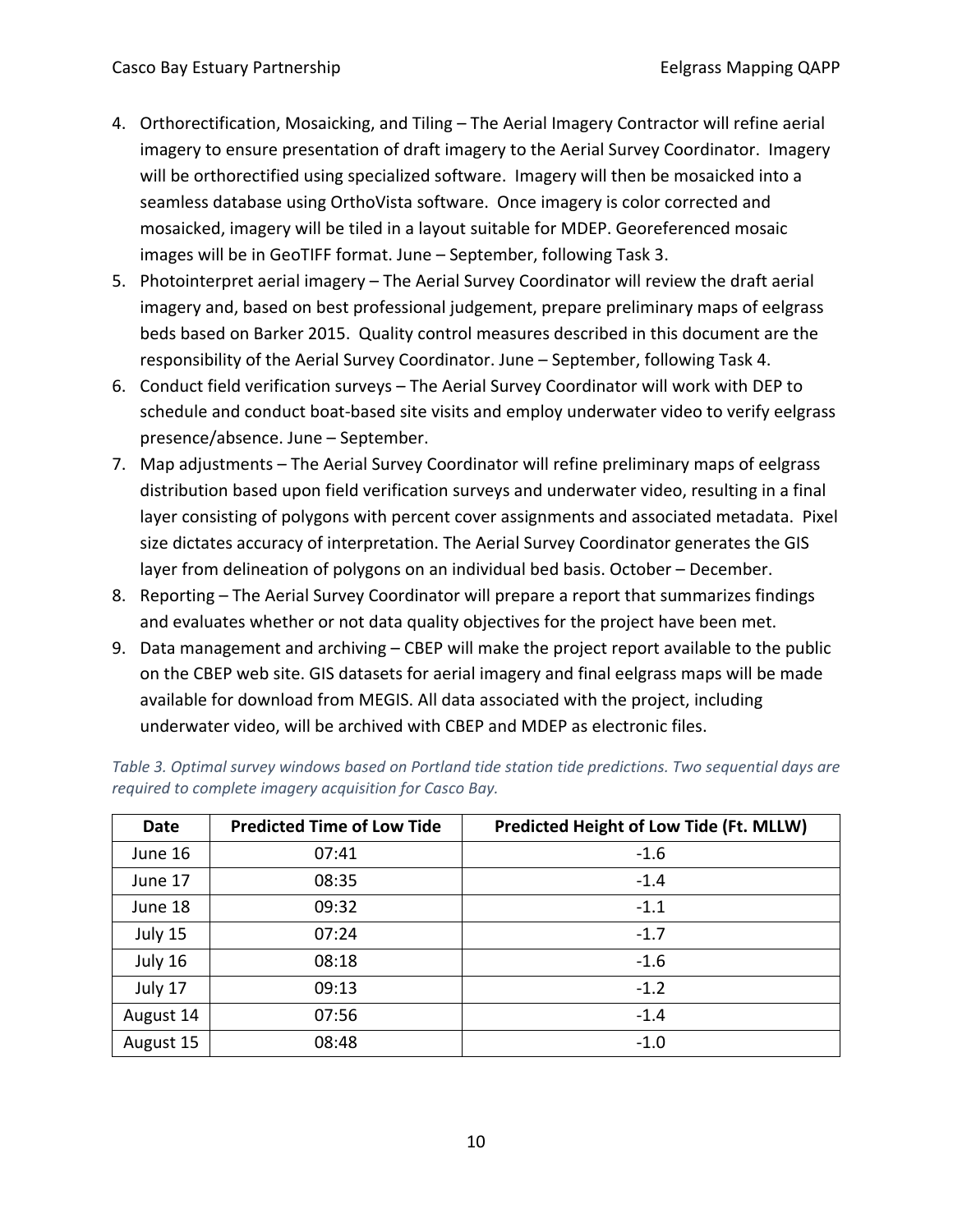## 1.6 Data Quality Objectives and Criteria

Each mapped eelgrass bed will be assigned a percent cover class to convey eelgrass density within the bed. The resolution of aerial imagery and eelgrass bed mapping should be sufficient to accurately distinguish between cover classes. Data quality indicators for the aerial imagery, ground‐truth field surveys, and photointerpretation are summarized in Tables 4, 5 and 6.

*Table 4. Data Quality Indicators, Criteria, and Quality Control Protocols for the Aerial Survey*

| <b>Data Quality Indicator</b>                   | <b>Criteria</b>                                                                                                                                                                                                                                                                                            | Protocol                                                                                                                                                                                |
|-------------------------------------------------|------------------------------------------------------------------------------------------------------------------------------------------------------------------------------------------------------------------------------------------------------------------------------------------------------------|-----------------------------------------------------------------------------------------------------------------------------------------------------------------------------------------|
| <b>Imagery Completeness</b>                     | 4-band (RGB and NIR)<br>source imagery obtained<br>for 100% of study area;<br>Forward lap will be at<br>least 60% and sidelap at<br>least 30%                                                                                                                                                              | Extent of imagery will be<br>compared to study area<br>and project objectives.                                                                                                          |
| <b>Imagery Resolution</b>                       | <b>Ground Sample Distance</b><br>(GSD; the distance<br>between pixels in the<br>image on the ground) less<br>than or equal to .30<br>meters (1 foot)                                                                                                                                                       | Pixel size of imagery<br>will be compared to<br>criteria.                                                                                                                               |
| <b>Spatial Accuracy</b>                         | Horizontal positional<br>accuracy less than or<br>equal to 0.62 meters (2<br>feet) Root Mean Square<br>Error following guidance<br>from NSSDA                                                                                                                                                              | The positions of 20 known<br>locations in the ortho-<br>rectified imagery will be<br>checked against the<br>known coordinates.                                                          |
| <b>Environmental &amp; Timing</b><br>Conditions | Environmental & timing<br>conditions met during<br>flight*<br>-2018 flight windows: 6/16-<br>18; 7/15-17; 8/14-15<br>- Low spring tide $(+/- 2$ hrs.)<br>- Low sun angle (25-50 <sup>0</sup> )<br>- Low cloud cover (<10%)<br>- Calm winds (<10 mph)<br>- No preceding rain events<br>- Good water clarity | Environmental & timing<br>conditions during flight<br>will be compared to<br>criteria; images will also<br>be inspected for cloud<br>shadow, density, clarity<br>and image consistency. |

\* The following people will communicate by email and cell phone in order to determine that environmental conditions are met: Seth Barker, John Dwyer, Claire Kiedrowski, and Angela Brewer.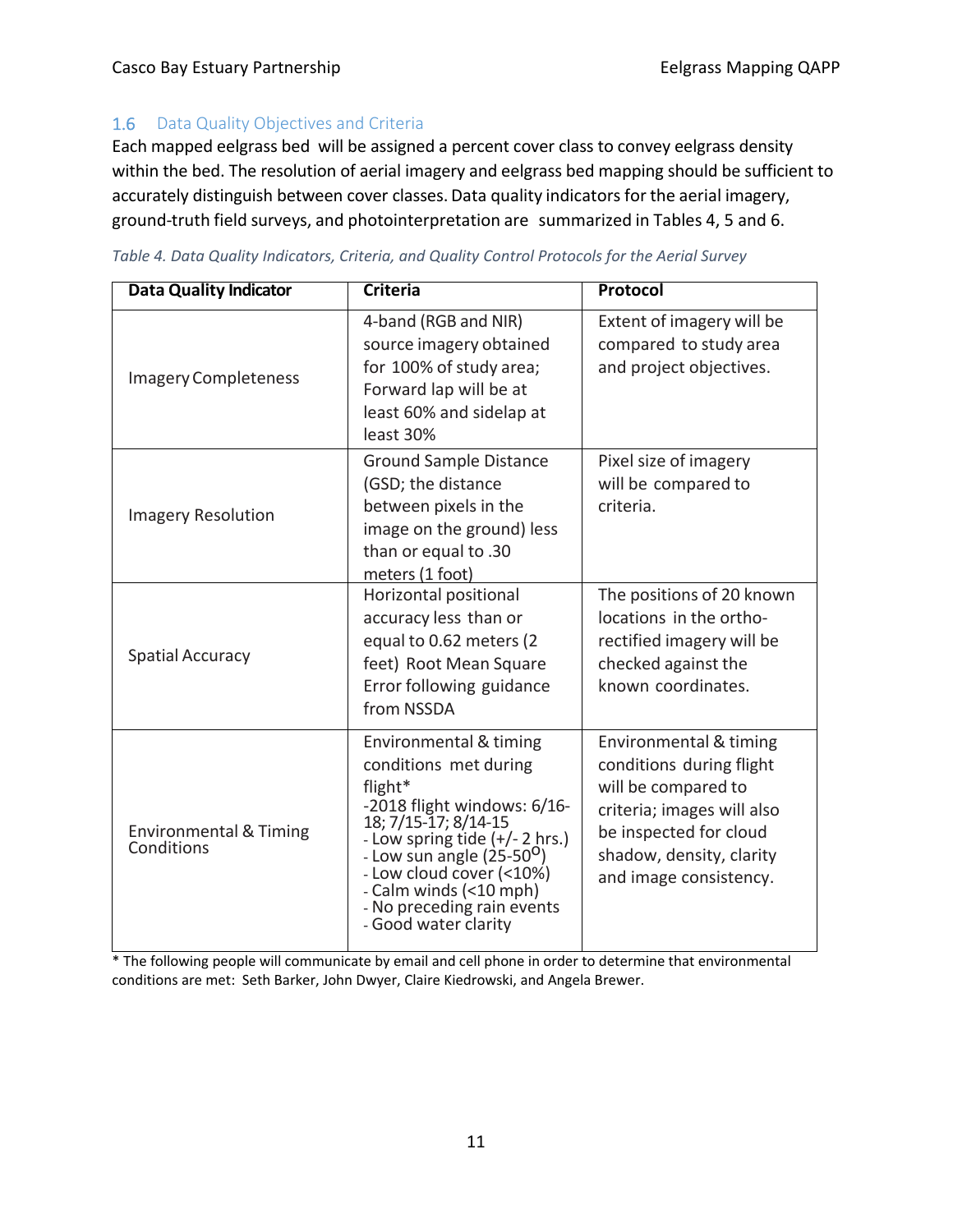| <b>Data Quality Indicator</b> | <b>Criteria</b>               | Protocol                      |
|-------------------------------|-------------------------------|-------------------------------|
| Spatial accuracy              | Field GPS units should have a | Check reported accuracy of    |
|                               | reported accuracy less than   | field GPS units               |
|                               | or equal to 3 meters          |                               |
| Comparability                 | Field observations should be  | Check that protocols from     |
|                               | collected using a             | the QAPP were used for field  |
|                               | standardized protocol         | observations                  |
| Representativeness            | Field observations should be  | Check field verification      |
|                               | made at planned locations     | observation locations against |
|                               | and should represent various  | planned locations             |
|                               | condition in eelgrass beds    |                               |

#### *Table 5. Data Quality Indicators, Criteria, and Quality Control Protocols for Field Verification Surveys*

*Table 6. Data Quality Indicators, Criteria, and Quality Control Protocols for Photointerpretation*

| <b>Data Quality Indicator</b> | <b>Criteria</b>          | Protocol                      |  |
|-------------------------------|--------------------------|-------------------------------|--|
| Mapping completeness          | SAV presence-absence     | Extent of mapped eelgrass     |  |
|                               | mapped for 100% of study | will be compared to study     |  |
|                               | area                     | area                          |  |
| Minimum Mapping Unit          | 100 square meters        | The area of the smallest      |  |
| (MMU)                         |                          | delineated eelgrass beds will |  |
|                               |                          | be compared to the criteria.  |  |
|                               |                          | If eelgrass beds smaller than |  |
|                               |                          | 100 sq. meters can be clearly |  |
|                               |                          | discerned, they will be       |  |
|                               |                          | mapped but flagged as being   |  |
|                               |                          | below the MMU.                |  |
| Spatial Accuracy              | Less than or equal to 5  | The bed edge measured at      |  |
|                               | meters                   | field verification locations  |  |
|                               |                          | will be compared to mapped    |  |
|                               |                          | edge.                         |  |

## 1.7 Documents and Records

CBEP will prepare the QAPP and distribute a draft to parties named on the cover page for review prior to forwarding the QAPP to EPA for approval. CBEP will circulate the EPA‐approved QAPP to the parties listed in Table 1. The QAPP Preparer will be responsible for assuring that all parties and project personnel have the most recent version of the QAPP, any amendments to the QAPP, and any updates.

Documents collected under this QAPP will be retained by MDEP and other project partners as described in Table 7, and consistent with MDEP record retention schedules (MDEP 2017).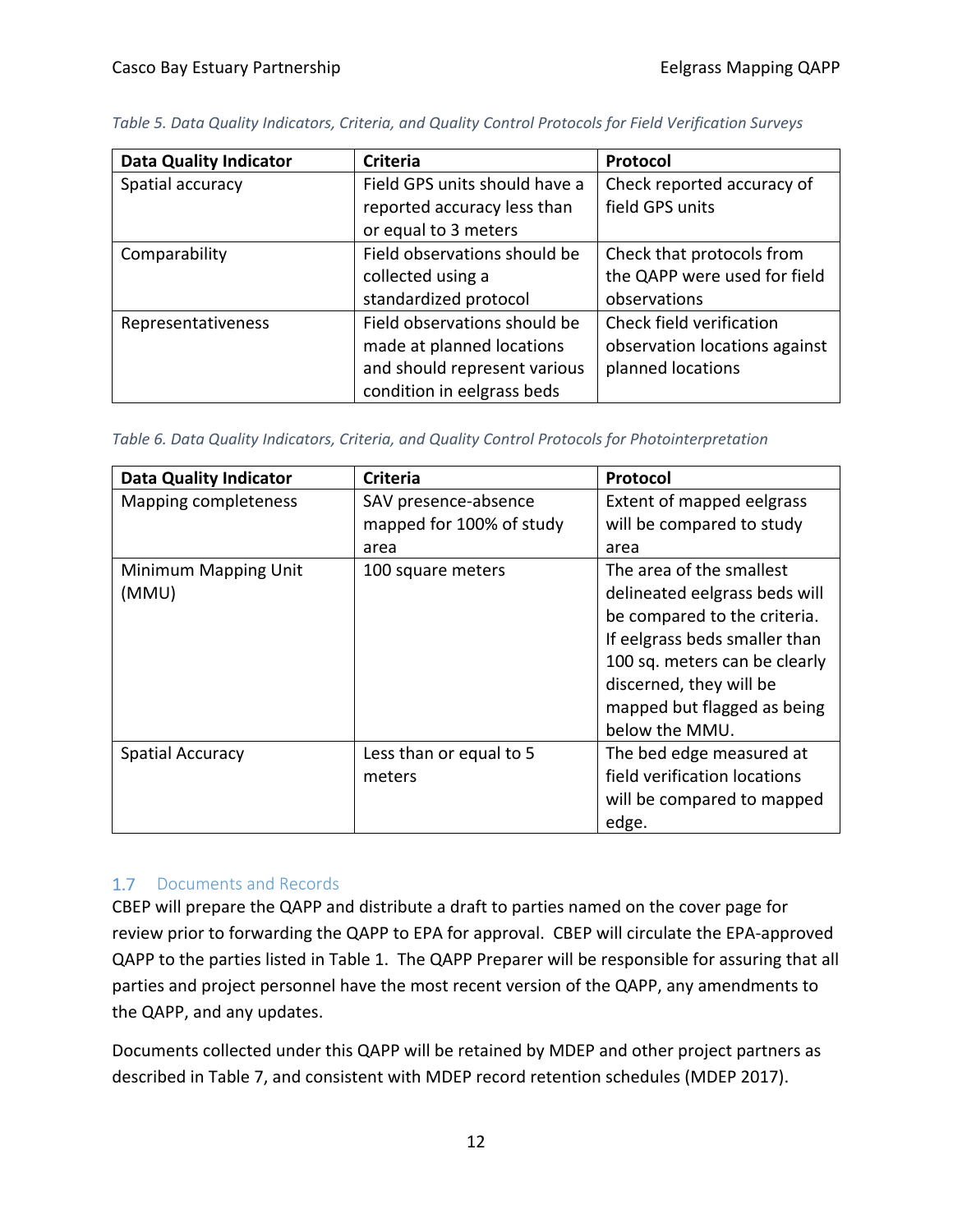| Document/Record          | Location        | <b>Retention</b> | Form             |
|--------------------------|-----------------|------------------|------------------|
| QAPP                     | MDEP, CBEP, EPA | Indefinitely     | Electronic       |
| Flight plan              | <b>MDEP</b>     | Indefinitely     | Electronic       |
| Flight logs              | <b>MDEP</b>     | Indefinitely     | Electronic       |
| Field verification field | <b>MDEP</b>     | Indefinitely     | Paper/electronic |
| notebook                 |                 |                  |                  |
| Photo print index        | MDEP, CBEP      | Indefinitely     | Electronic       |
| Individual ortho tiles   | MDEP, CBEP      | Indefinitely     | Electronic       |
| Georeferenced            | MDEP, CBEP      | Indefinitely     | Electronic       |
| mosaic imagery           |                 |                  |                  |
| <b>GIS files</b>         | MDEP, CBEP      | Indefinitely     | Electronic       |
| Video files              | MDEP, CBEP      | Indefinitely     | Electronic       |
| Final report             | MDEP, CBEP      | Indefinitely     | Electronic       |

*Table 7. Document and record retention information.*

# 2 **Measurement and Data Acquisition**

#### 2.1 Methods

#### 2.1.1 Aerial Survey

Aerial survey acquisition, post‐processing of individual tiles, and creation of a seamless mosaic image will follow procedures described in NOAA (1995, 2001) and Orth *et. al.* (1991). The Aerial Survey Coordinator will work with the Aerial Imagery Contractor and subcontractor to plan and conduct flights for acquiring aerial imagery of Casco Bay between June and September 2018, preferably on sequential days in June, July, or August, within two hours of low spring tides. In addition to negative low tides, ideal conditions include early-mid morning, low sun angle (25-50°), low wind velocity (<10 mph), and low cloud cover (<10%). The survey will not occur following a rain event or during a phytoplankton bloom in order to minimize water column turbidity.

Approximately 13 flightlines will be flown, and approximately 358 digital images will be captured. Pixel resolution will be 12 inches or better, forward lap will be at least 60%, and sidelap at least 30%.

Aerial imagery will be collected by plane using an Intergraph Digital Mapping Camera (DMC). The DMC will capture four‐band images (true color [RGB] and color infrared). A GPS supported navigation system will interface with the camera control software, differential‐GPS, and inertial measurement unit sensors to capture horizontal positional data to a 2‐foot accuracy.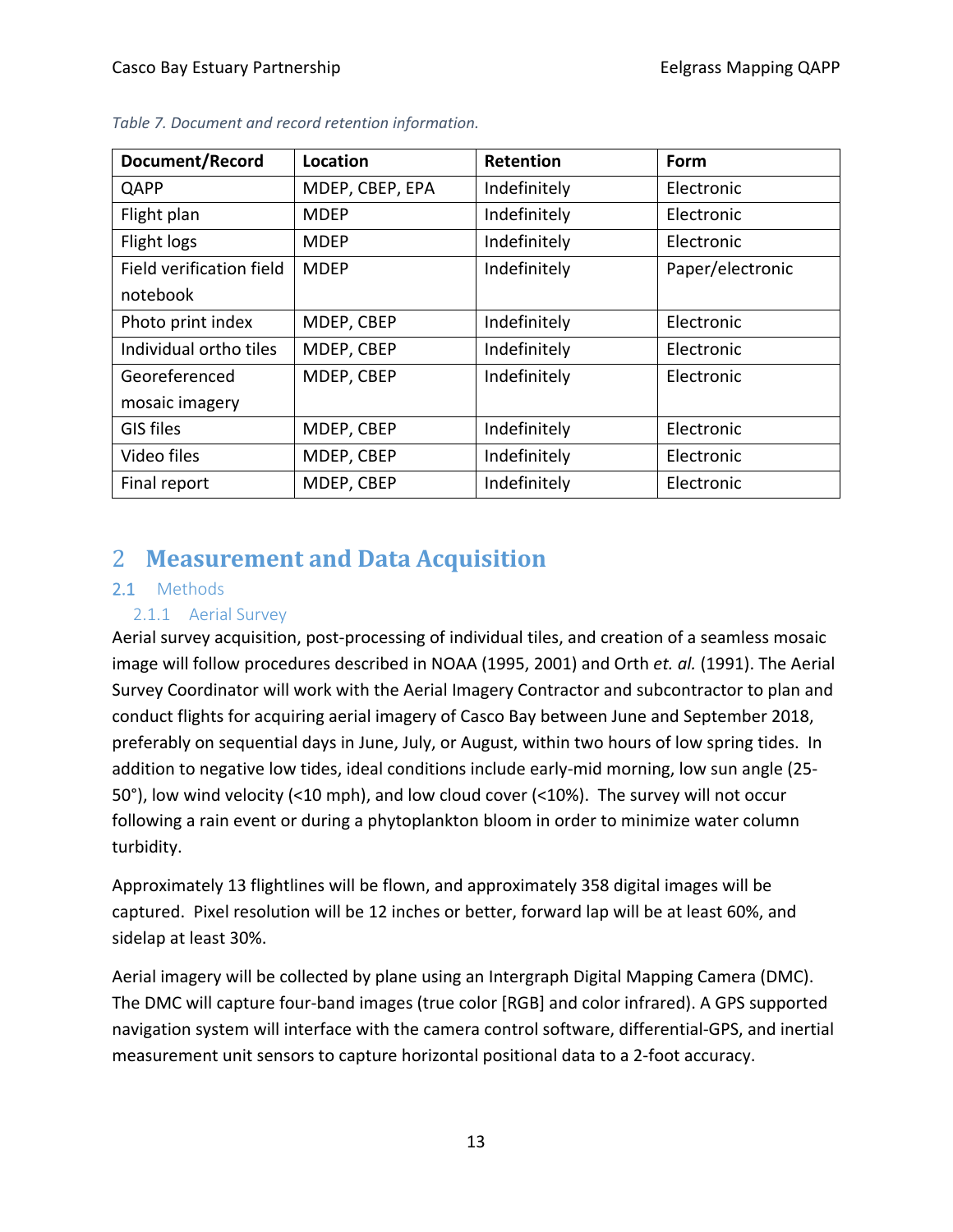Direct georeferencing will be used to position the imagery through integrated Airborne GPS and IMU systems (Rizaldy and Firdaus 2012). The Airborne GPS will calculate the exposure centers for each photo. The IMU will provide the roll, tip, and yaw of the aircraft at the instance of exposure. Each photo center will be a control point.

#### 2.1.2 Field Verification

The Aerial Survey Coordinator will prepare preliminary eelgrass polygons from the draft aerial imagery.

Ground‐truthing to field verify the presence/absence and location of eelgrass, especially at the deep edges of beds, will occur at systematically selected embayments and shoreline reaches under the direction of the Aerial Survey Coordinator, who will coordinate with MDEP to schedule and conduct boat‐based site visits. Field verification will occur within two weeks of receipt of the draft aerial imagery, and require approximately two to three weeks to complete. Field visit locations will be determined in advance, using draft aerial imagery to inform the location, with priority placed on visiting beds without clear boundaries or signatures. Ground‐ truthing will consist of GPS navigation to and within mapped eelgrass beds, and viewing and recording of underwater footage of eelgrass along transects using a towed underwater video camera and on‐board laptop, monitor, and DVR.

The Aerial Survey Coordinator will use an underwater drop camera towed over the bottom to allow continuous observations during field surveys, although when conditions permit (water clarity is good and tide is low), the camera may not be needed to locate the shallow bed edge if it can be viewed from over the side of the boat. The camera will be cabled to two monitors on board the boat, with one monitor for use by the camera tender, and the other by the boat operator. Video will be employed to verify species identification, identify deep edge, and differentiate signatures of eelgrass from other subtidal features such as mussel beds and macroalgae. Video will be recorded and stored for later use in the office.

The Aerial Survey Coordinator will use a GPS device (chart plotter or portable GPS unit) to store waypoints, record locations of observations, and plot points along the edges of beds. Preliminary eelgrass polygons, waypoints to visit, and other GIS data will be loaded onto the GPS in advance of the field visits and used as a reference while making observations. In the field, GPS will track the boat path and record time stamps. The Aerial Survey Coordinator will provide MDEP with a GIS shapefile with GPS track lines to enable referencing of the boat's location and time with associated video footage.

The Aerial Survey Coordinator will record information in a field notebook. The location and time of surveys will be noted, as well as an estimate of water depth from a boat‐based depth finder. Observations of other subtidal features will be recorded, including qualitative notes of sediment and macrophyte compositions observed during video tows.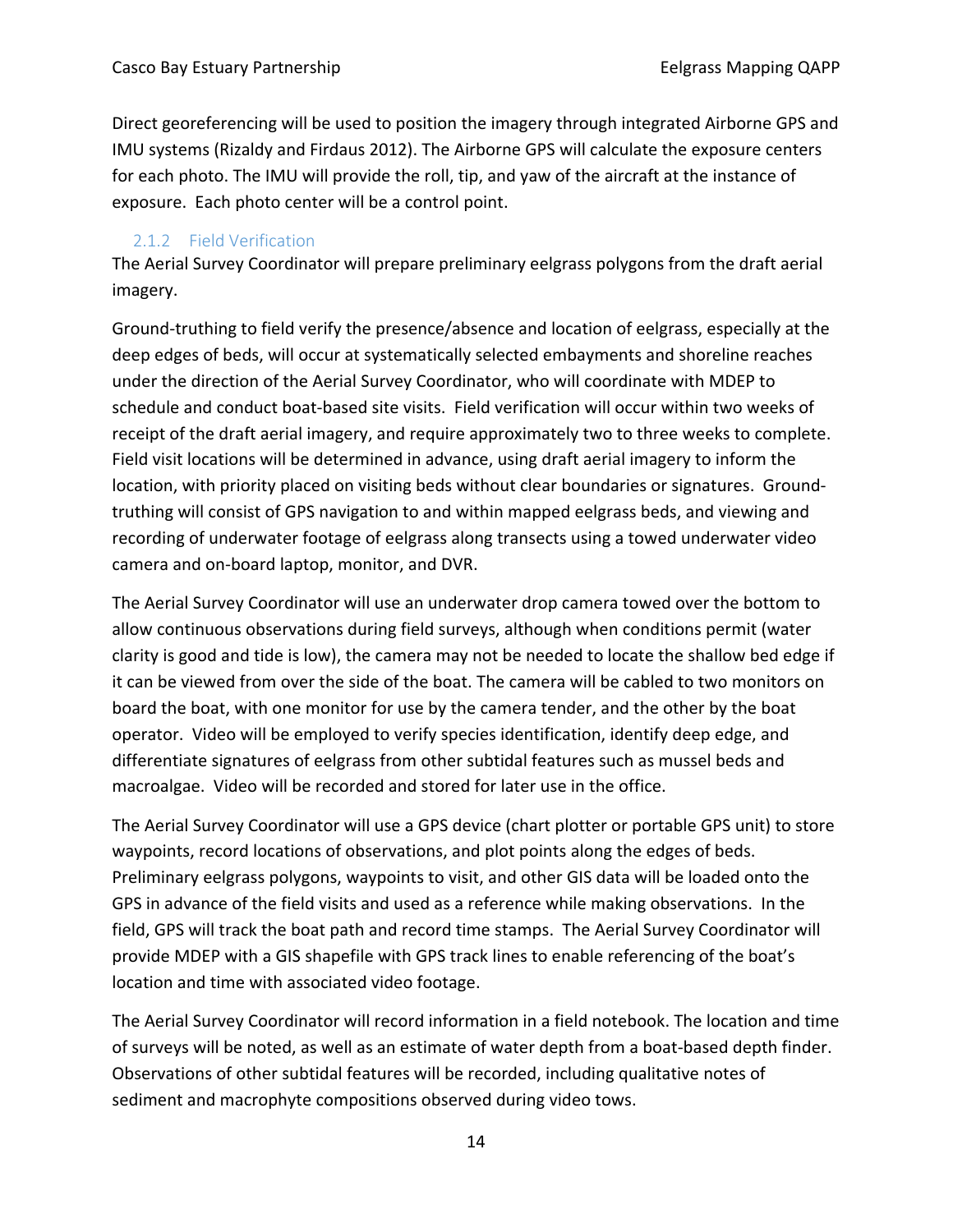In the office, the Aerial Survey Coordinator will utilize field notes, GPS data, video, and aerial imagery to inform photointerpretation in refining eelgrass polygons. Comparison of time‐ stamped video and GPS data will assist correlation of video with location. The accuracy of GPS data will be evaluated by reviewing PDOP data.

#### 2.1.3 Photointerpretation

The Aerial Survey Coordinator will photointerpret digital orthophotographs using methods from NOAA (1995 and 2001) to delineate the boundaries of eelgrass beds in GIS. Observations made during field verification, as well as video, field notes, and GPS data, will be used to modify bed boundaries. Percent cover classes are not assigned until the final imagery is available. Cover classifications will be assigned using methods provided by Orth *et al* 1996 using four categories: 0‐10%, >10‐40%, >40‐70%, and >70‐100% (Figure 3).



Figure 3. Percent cover scale used to categorize relative density of eelgrass beds. Source: Orth et al, *1996.*

## 2.2 Sample Handling and Custody

This study will not result in the collection of field samples.

## 2.3 Quality Control

The Aerial Survey Coordinator will be responsible for overall quality assurance and quality control for the project, including consistency comparisons between aerial imagery and data quality indicators, criteria and protocols in Tables 4 ‐ 6.

## 2.4 Instrument/Equipment Testing, Inspection, Maintenance

All equipment used for the aerial survey will be inspected prior to the flight to ensure proper operation. Drop cameras and GPS units for the Field Verification will be inspected, charged, and cleaned before each field day.

## 2.5 Instrument/Equipment Calibration and Frequency

The Aerial Imagery Contractor will provide a Geometric Calibration Verification Certificate detailing the instrumentation used, calibration dates, and accuracy and resolution achieved.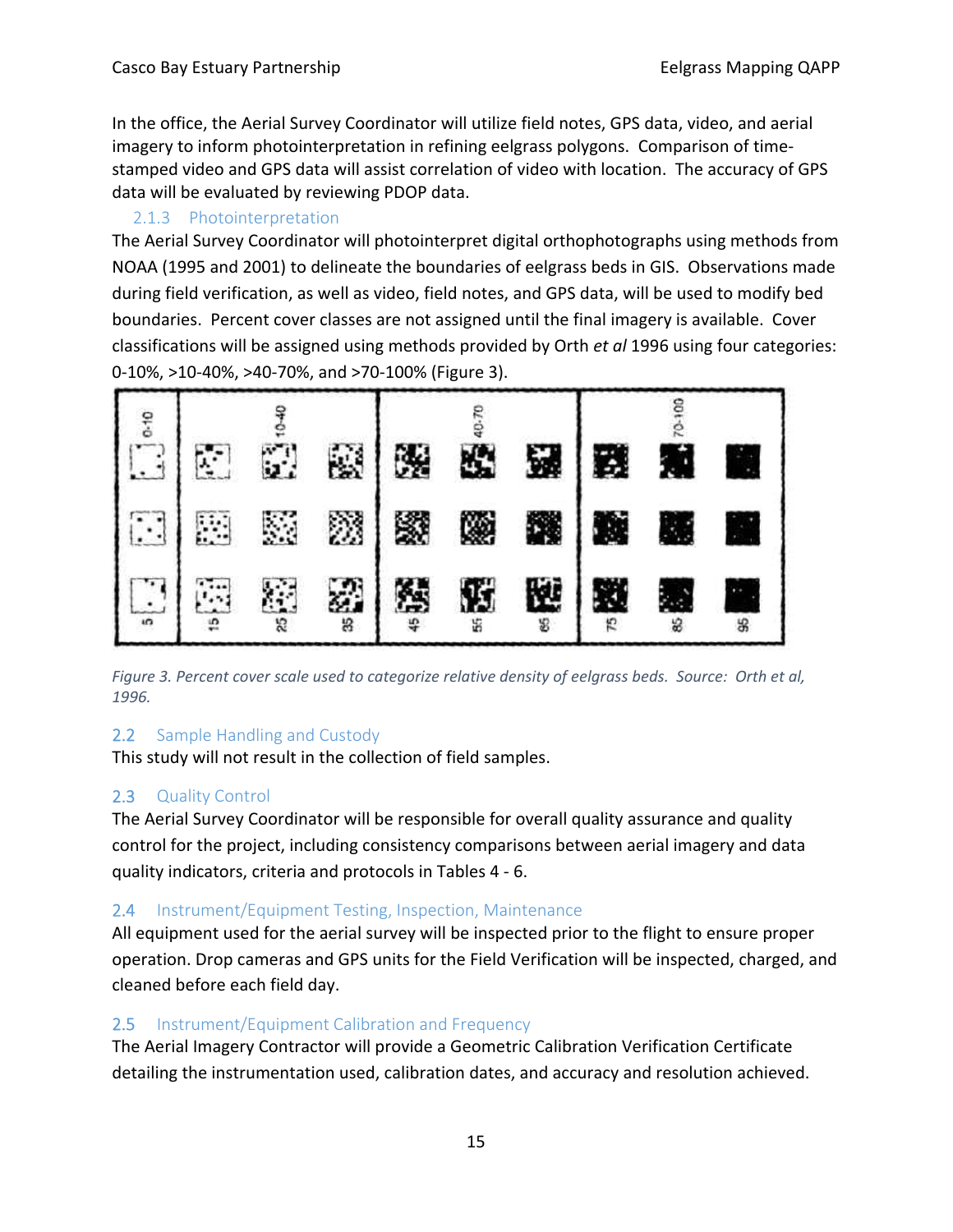#### 2.6 Non-Direct Measurements

Information on tides, sun angles, weather, water clarity, and precipitation will be used to decide whether to proceed with a flight within previously designated windows. After a flight, a log is created that includes exact time of photo acquisition for each flight line as well as wind speed, wind direction, and sun angle. Verified tide heights can be retrieved via NOAA's Portland Tide Station in the weeks following the survey dates. The data sources that will provide this information are:

## 2.6.1 Predicted Tides and Observed Water Levels

Portland, ME Tide Station (ID 8418150) https://tidesandcurrents.noaa.gov/stationhome.html?id=8418150#available

#### 2.6.2 Sun Angle

Sun angles for Portland, ME are available from: http://aa.usno.navy.mil/data/docs/AltAz.php

#### 2.6.3 Weather

Weather forecasts leading up to the planned date of aerial imagery acquisition will be obtained from the National Weather Service for Portland.

https://forecast.weather.gov/MapClick.php?CityName=Portland&state=ME&site=GYX&textFiel d1=43.6621&textField2=‐70.256&e=0

## 2.6.4 Water Clarity

Immediately prior to each potential flight window, MDEP Marine Unit staff and the Aerial Survey Coordinator will assess water quality conditions by monitoring water clarity, turbidity and/or chlorophyll sonde data at selected locations around Casco Bay. These data are compared with the same parameters collected prior to the 2013 Casco Bay eelgrass survey, and qualitatively used to determine suitability of conditions for acquisition of aerial imagery. Data collection will follow the MDEP Marine Environmental Monitoring Program QAPP. A Secchi disk will be used for assessing transparency / clarity, and a sonde will be used for assessing turbidity and chlorophyll.

## 2.6.5 Precipitation

Precipitation data are available for the Portland International Jetport at http://w1.weather.gov/obhistory/KPWM.html

## 2.7 Data Management

The Aerial Survey Coordinator will store individual and mosaicked imagery, and the eelgrass shapefile with associated GIS file types, on external hard drives for transfer to the Project Manager. The Project Manager will deliver the external drives to CBEP. The orthophotographs and shapefiles will be uploaded to MEGIS for public use. The following file formats will be used for the imagery:

• Draft imagery as a composite true-color compressed file in SID format, geolocated using direct georeferencing and assuming an average elevation.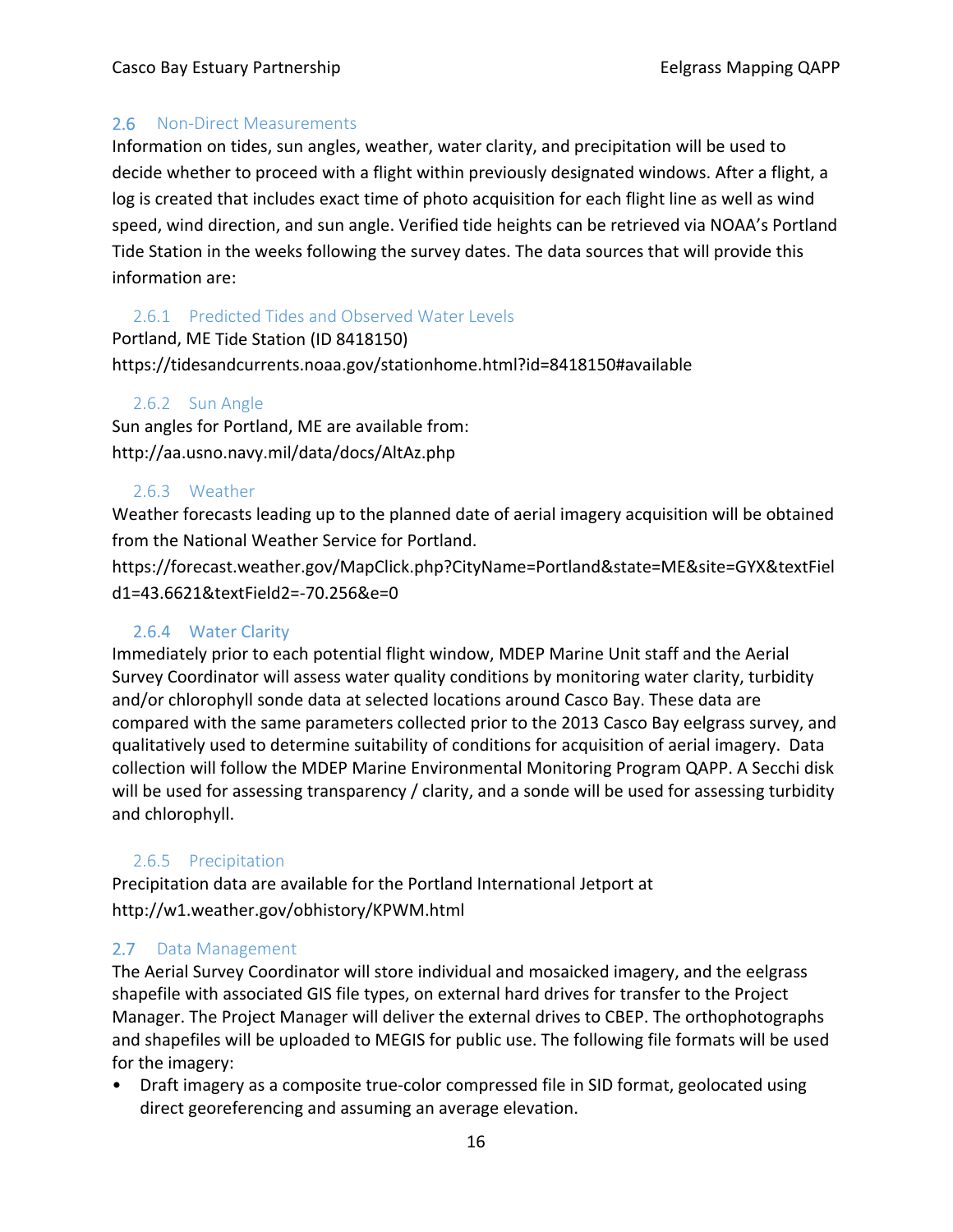- Final imagery as orthorectified 4-band (red, green, blue, and near infrared), 8-bit imagery for the entire area in uncompressed GeoTiff format and a composite true‐color compressed file in SID format.
- Eelgrass bed polygons will be delivered on thumb or hard drives to the Project Manager in shapefile format compatible with ArcGIS. The shapefiles will be stored in a dedicated project directory on MDEP and CBEP computers. Field verification information, including video and still imagery, will be provided to MDEP and CBEP.

#### 3 **Assessment/Oversight**

#### 3.1 Assessments and Response Actions

The Project Manager will be in frequent communication with contractors during the project. The Project Manager will ask about difficulties encountered and ensure that protocols from the QA Project Plan are being following. At a minimum, the Project Manager will complete the following checks while the project is proceeding:

- Review QC information for Aerial Imagery Contractor, including aerial image acquisition QA-QC report (flight logs) and QC checkpoints for horizontal accuracy
- Review QC information for Aerial Survey Coordinator contract
- Conference with Aerial Survey Coordinator before flight windows
- Conference with Aerial Survey Coordinator periodically during field verification site visits
- Aerial Survey Contractor is responsible for reviewing draft imagery from Aerial Imagery Contractor.
- Review final imagery and imagery metadata provided by Aerial Imagery Contractor
- Review eelgrass layer metadata and draft report from Aerial Survey Coordinator
- Review and approve any other reports provided by contractors
- The Project Manager will initiate appropriate response actions after each check, if needed.
- Reports regarding assessment status will be made available to management, CBEP, EPA, and project partners upon request.
- The Project Manager will assess DQIs as the survey steps occur and deliverables become available for review.

## 3.2 Reports to Management

The final project report will focus on the photointerpretation of aerial imagery for eelgrass bed mapping and cover classifications. Maps will show areal extent of eelgrass beds. Cover classes may be represented in tabular form, and will be compared to prior survey values. The units shown will be based on a bed level scale and not MMU. Results will be based on cumulative information gleaned from imagery and video (as described in sections above).

The report will contain the following:

- Introduction
- Methods (photointerpretation, field verification, and quality assurance)
- Results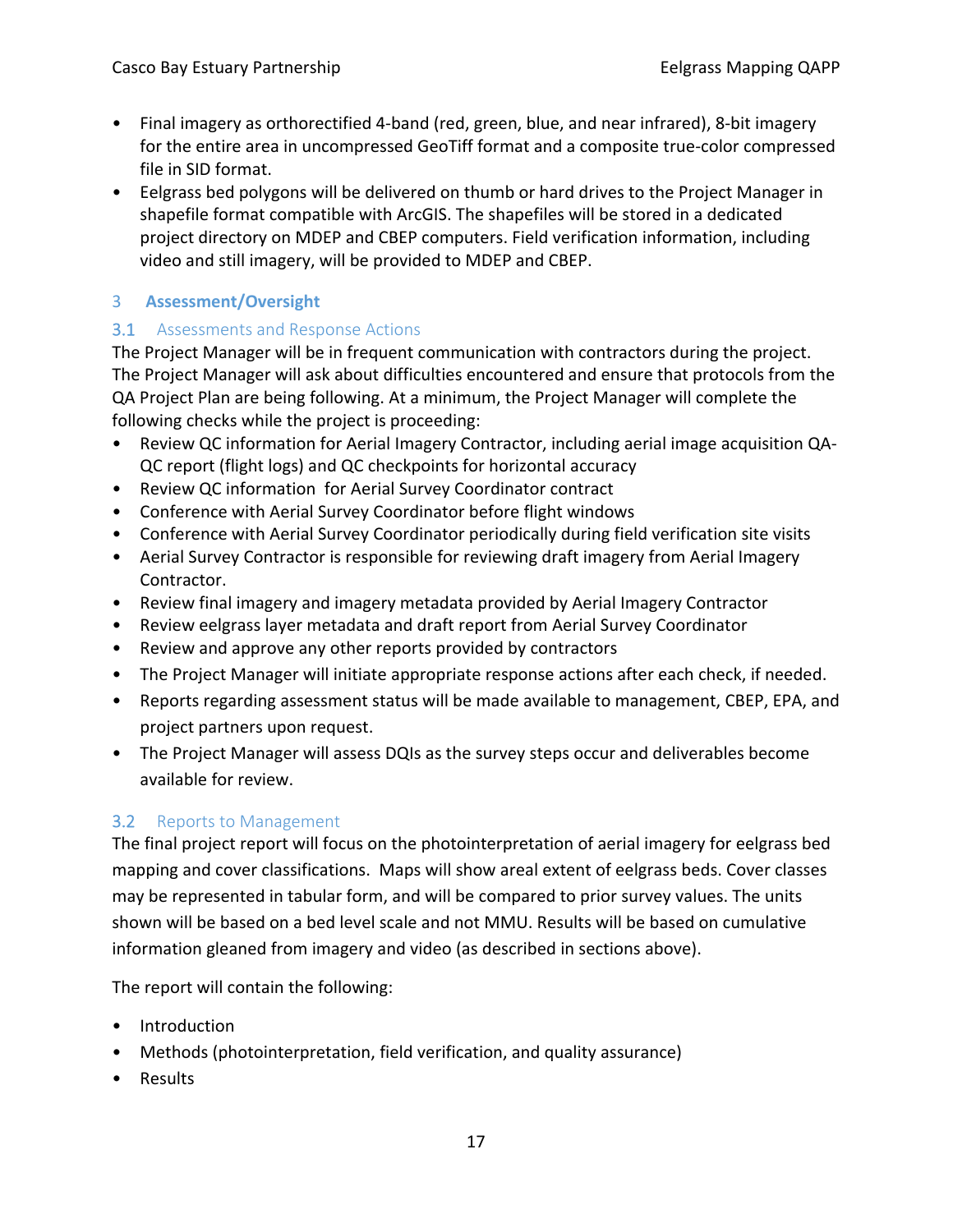- o Summary of the eelgrass areal extent (in acres) within the study area and shown on maps
- o Summary of eelgrass cover classifications
- o Analysis of change in eelgrass area from prior monitoring (1993, 2001/2002, 2013)
- o Maps showing the location of eelgrass beds in the study area, including analysis comparison with prior monitoring.
- o Qualitative observations from underwater video footage
- Appendices / Attachments
	- o NSSDA Report for orthophotography (provided by the Aerial Imagery Contractor)
	- o Raw data, including photographs, location data and notes from field verification survey (provided electronically)
	- o Quality‐assured eelgrass bed boundaries as a shapefile (provided electronically, and compatible with Arc GIS)
	- o Metadata to accompany shapefiles (provided electronically with shapefiles)

The Aerial Survey Coordinator will provide the Project Manager with a draft of the report. The Project Manager will review the draft report and provide comments. The Aerial Survey Coordinator will provide a final version of the report.

# 4 **Data Validation and Usability**

## 4.1 Data Review, Verification and Validation

The Aerial Survey Coordinator will provide the Project Manager with a draft final report. The Project Manager will review and edit the report, and produce a final report. A copy of the final report will be provided to CBEP. CBEP will provide a copy of the report to the Project Officer.

The Aerial Survey Coordinator will be responsible for assessing that the data quality objectives have been met. The Aerial Survey Coordinator will discuss quality assurance and quality control in the metadata file and the final report.

## 4.2 Data Validation and Verification Methods

The Project Manager will review QC information, including metadata files, from the Aerial Survey Coordinator and the Aerial Imagery Contractor to see if there have been deviations from the QAPP and if the data quality objectives have been met. The Project Manager will evaluate the results compared with DQI criteria (goals). Any decisions made regarding the usability of the data will be left to the Project Manager; however, the Project Manager may consult with project personnel and partners, if necessary.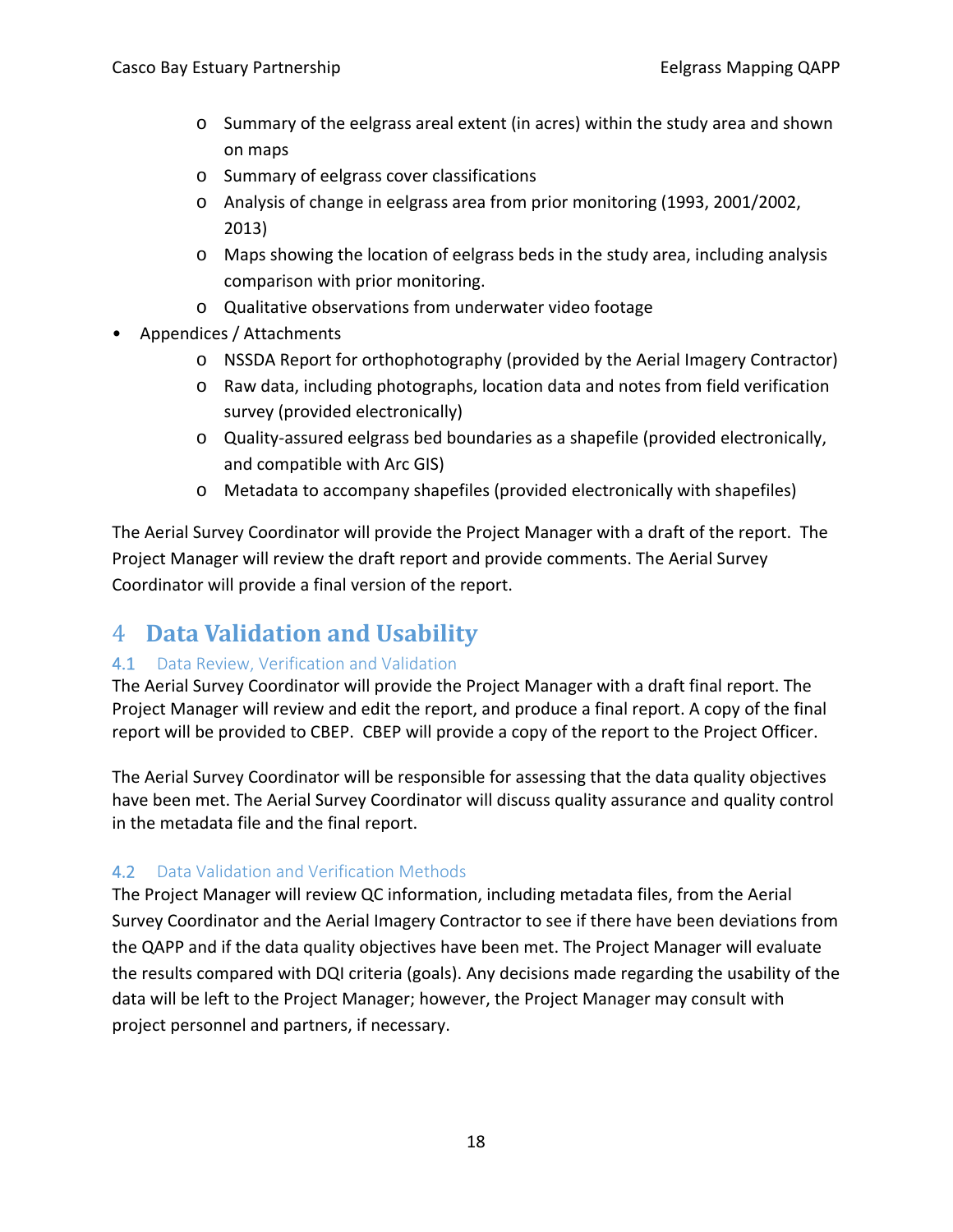## **4.3** Reconciliation with User Requirements

The Project Manager will be responsible for reconciling the results from the final report from the Aerial Survey Coordinator and the Aerial Imagery Contractor with the requirements of the study (the ultimate use of the data). Results that are qualified by the Project Manager may still be used if the limitations of the data are clearly reported to decision-makers. The decisionmaking process will be:

- 1. The Project Manager will review data with respect to sampling design.
- 2. The Project Manager will review QA/QC with the Aerial Survey Coordinator.
- 3. If the data quality objectives are met, then the user requirements have been met and the imagery and eelgrass maps can be used without qualification.
- 4. If the data quality objectives have not been met, the Project Manager will consult with project personnel and partners and make a recommendation about whether the imagery and/or eelgrass maps are still usable for their intended purpose or whether the data need to be qualified or rejected. The Project Manager may also initiate appropriate corrective actions to improve the quality of the data, if possible. Corrective actions may include reviewing data acquisition procedures, adjusting imagery brightness and contrast to enable better viewing of exposed intertidal areas, providing comments on the draft report and asking for revisions.
- 5. The Project Manager will document this decision-making process in a memorandum that will be appended to the QA Report.
- 6. QA/QC will be discussed in the final report. Any QA concerns and data qualifications will be noted, if needed.

# 5 **References**

Barker, S. 2015. Maine Eelgrass Mapping Protocol ‐ Report for the Casco Bay Estuary Partnership and the Maine Department of Environmental Protection. https://www.cascobayestuary.org/wp‐content/uploads/2018/02/Maine‐Eelgrass‐Mapping‐ Protocol‐Barker‐2015.pdf

Casco Bay Estuary Partnership. 2010. State of the Bay Report 2010. Portland, Maine. https://www.cascobayestuary.org/wp‐ content/uploads/2014/06/2010\_cbep\_sob\_report.pdf

- Casco Bay Estuary Partnership. 2015. State of the Bay Report 2015. Portland, Maine. https://www.cascobayestuary.org/wp‐content/uploads/2014/06/2015‐SOTB‐Report‐final‐ 3‐16‐16.pdf
- Casco Bay Estuary Partnership. 2016. Casco Bay Plan: 2016‐2021. Portland, Maine. https://www.cascobayestuary.org/wp‐content/uploads/2014/06/Casco‐Bay‐Plan‐2016‐ 2021‐Casco‐Bay‐Estuary‐Partnership.pdf

Maine DEP. 2018. Marine Environmental Monitoring Program QAPP.